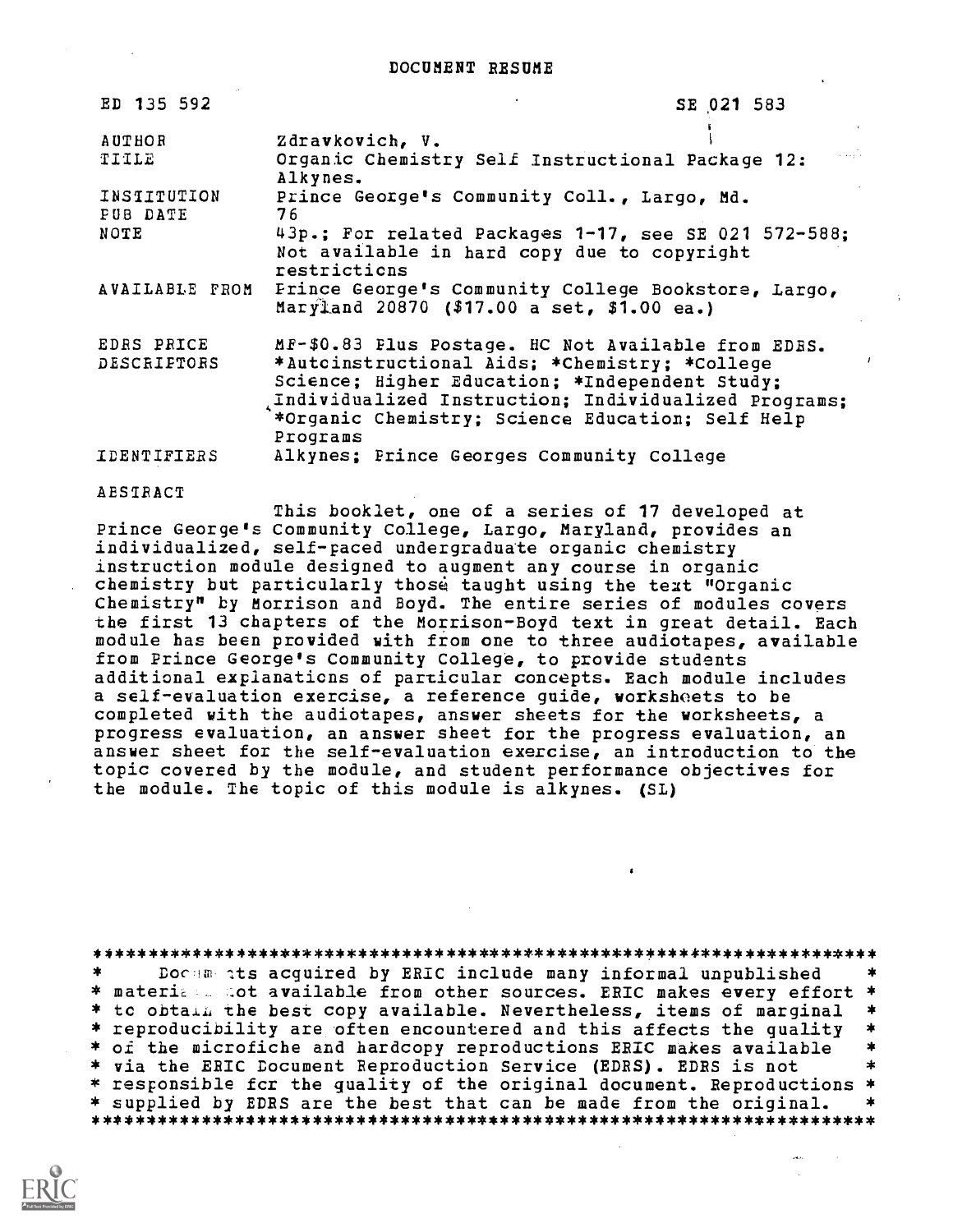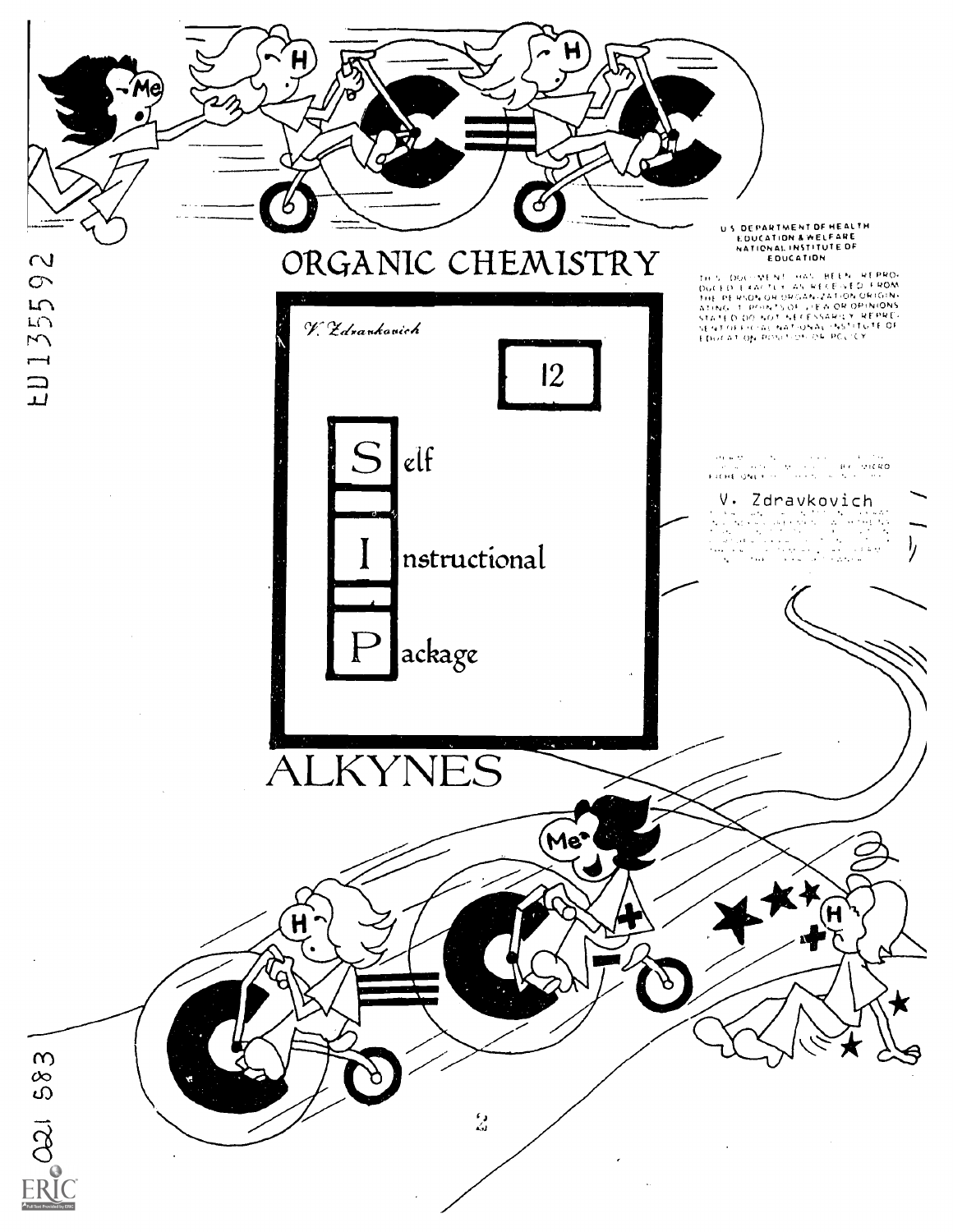# Self Instructional Sequence in

 $\label{eq:2.1} \mathcal{F}(\mathcal{F}) = \mathcal{F}(\mathcal{F})$ 

 $\hat{\mathbf{r}}$ 

 $\ddot{\phantom{a}}$ 

 $\bar{z}$ 

 $\sim$ 

 $\sim$   $\sim$ 

 $\mathcal{L}^{\text{max}}_{\text{max}}$  and  $\mathcal{L}^{\text{max}}_{\text{max}}$ 

# ORGANIC CHEMISTRY

 $\sim$   $\sim$  $\mathcal{A}^{\bullet}$  $\alpha = 0.01$  $\sim 14$  $\sim 10^{-11}$  $\hat{\mathcal{A}}_{\text{in}}$  $\bar{1}$  ,  $\bar{1}$  ,  $\bar{1}$ 

and the state of  $\ddot{\phantom{a}}$ 

 $\mathcal{L}(\mathcal{A})$  and  $\mathcal{L}(\mathcal{A})$  are the set of the set of  $\mathcal{L}(\mathcal{A})$ 

 $\sim 10$ 

 $\sim 10$ 

# "Copr.," V. Zdravkovich 1976



 $\hat{\mathbf{v}}$ 

3

 $\hat{\vec{r}}$ 

 $\sim 10^{11}$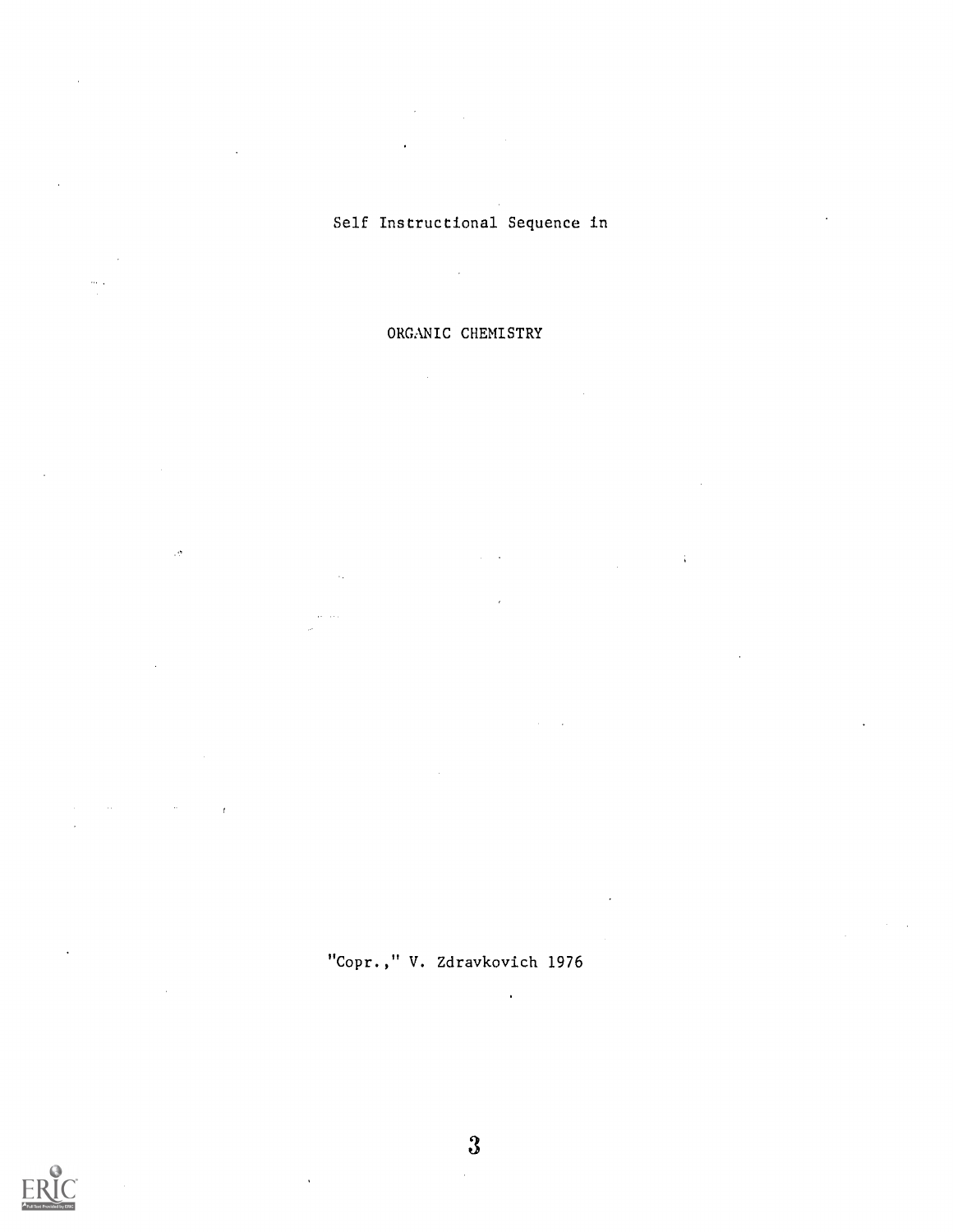### Self Instructional Package No. 12

## ALKYNES

#### Introduction

In this module you will learn about the preparation and behavior of a colorless gas that boils at 84°. It used to be used as an illuminant. It is used in torches since it burns with an intense white flame when mixed with the proper amount of air. About half of this gas consumed in the United States is used for the welding, cutting and cleaning of iron and steel by means of a flame which has a temperature in the neighborhood of 2800°. Its great importance is for the preparation of acetaldehyde  $CH_3CHO$ , acrylonitrile  $H_2C = CHCN$ , tetrachloro ethane and many other organic compounds.

Do you know what this gas is?

Do you know how to prepare acetaldehyde, tetrachloro alkane or acrylonitrile from it?

3

4.

The answers to these questions can be found in this self instructional package.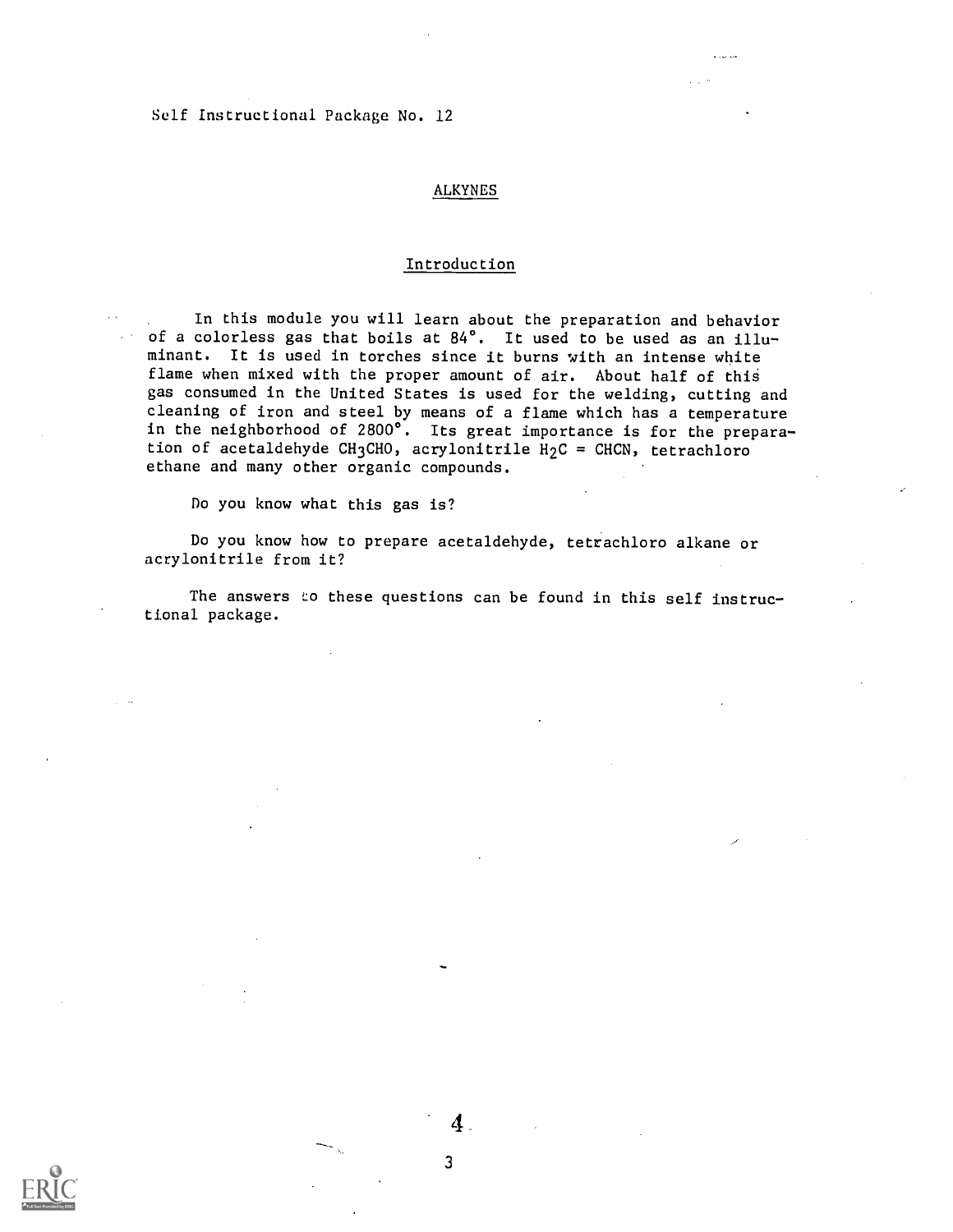Self Instructional Phckage No. 12 Form A - Set of Objectives

#### ALKYNES

#### Definitions

The student will be able to define, explain and illustrate with appropriate examples the following terms: STRONGER ACID, WEAKER ACID, KETO-ENOL TAUTOMERISM, KETONE, ENOL, TAUTOMERS, Sp HYBRIDIZATION, TRIPLE BOND.

#### Preparations

The student will be able to identify the necessary reagents and to write the reactions for the preparation of alkynes from dihalo and tetrahalo derivatives of alkanes.

The student will be able to write the preparation of larger alkynes from acetylene.

The student will be able to write all the.steps in the commercial preparation of acetylene from coal and limestone.

### Reactions

The student will be able to write the balanced reactions for the addition of hydrogen, halogen, hydrogen halide and water in acidic medium to an alkyne.

The student will be able to write the final products obtained in the ozonolysis of an alkyne.

The student will be able to identify the original alkyne from the products obtained in the ozonolysis reaction.

The student will be able to write the balanced reactions for the reaction of terminal alkynes with Na, Li, K, Na<sup>+</sup>, Li<sup>+</sup>, Cu<sup>+</sup>(NH<sub>3</sub>)<sub>2</sub> NO<sub>3</sub> and Ag + (NH<sub>3</sub>)<sub>3</sub>C1.

The student will be able to identify the stronger and the weaker acid from a given reaction.

The student will be able to write a correct reaction showing the relative acidity of the species.

The student will know the relative acidity of acetylene as compared to that of water, ammonia, alcohol.

The student will be able to show and explain the difference in the reaction of sodium acetylide with a primary and a tertiary halide.



 $\tilde{5}$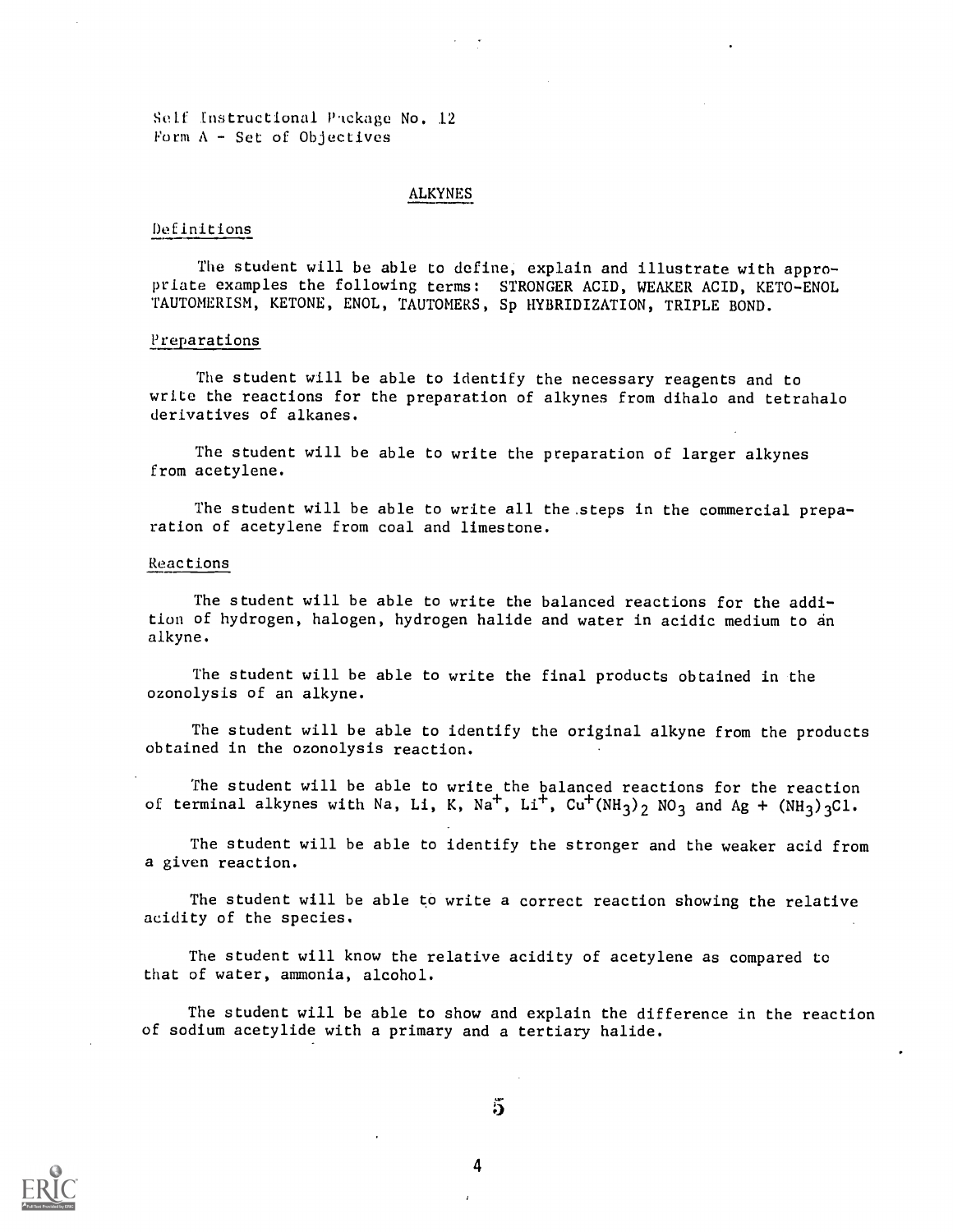SIP No. 12 Form A - Set of Objectives

## Reaction mechanism

The student will he able to write the mechanism and draw the resonance structures involved in the reaction of an alkyne with water in acidic medium.

The student will be able to write a tentative mechanism showing the difference in the reaction of sodium acetylide with a primary and a tertiary alkylhalide.

## Multi-step synthetic schemes

The student will be able to devise a multi-step synthetic scheme for the synthesis of an alkyne from ethane or any other small alkane.

The student will be able to identify all the reagents in a given multistep synthetic scheme.

The student will be able to identify the intermediate compounds formed in a given multi-step synthetic scheme.



 $\sim$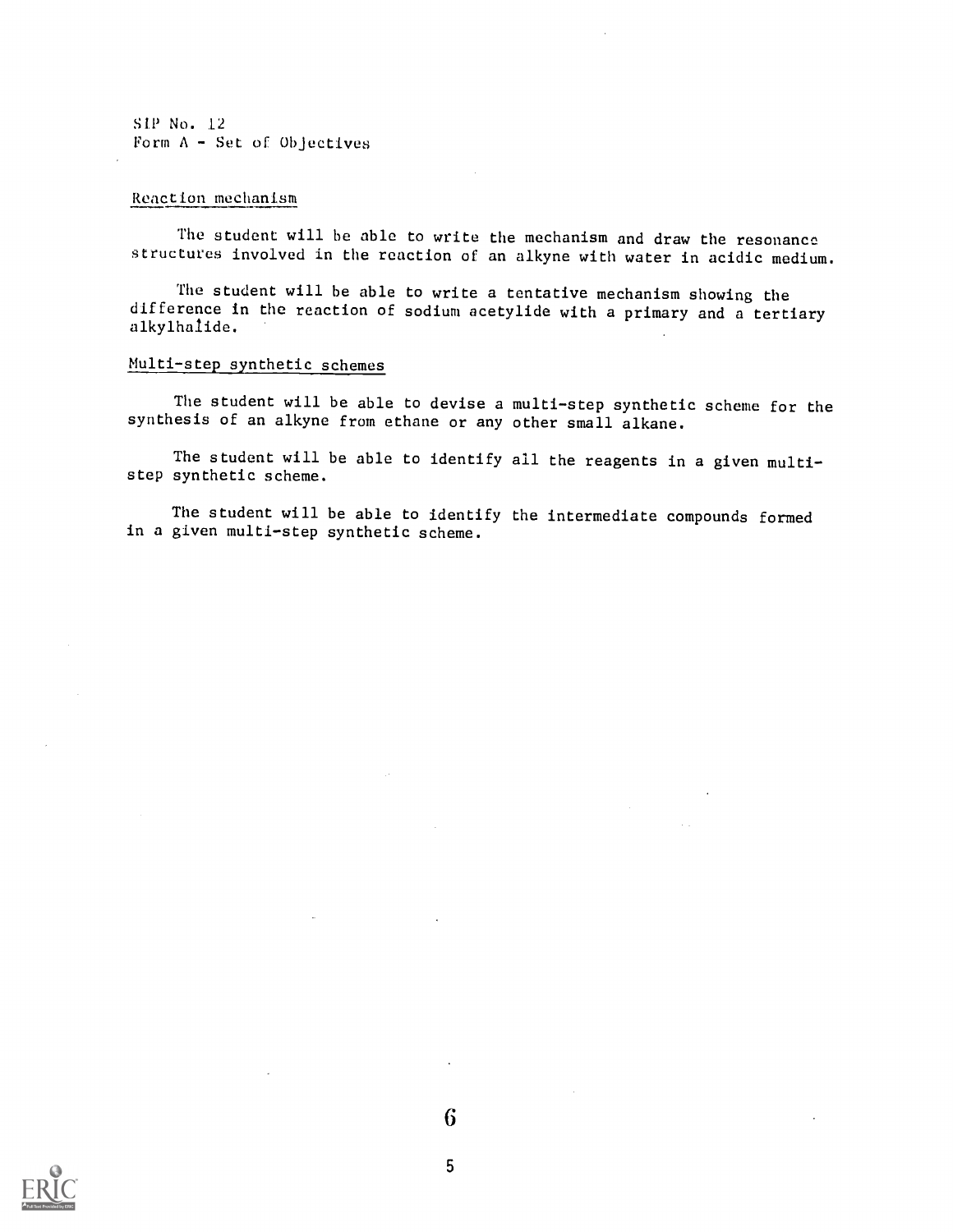Self Instructional Package No. 12 Form B - Self Evaluation Exercise

#### ALKYNES

Identify the statements below as true or false by placing a capital T or F in the space provided.

- 1. \_\_\_\_ Methyl ethyl acetylene has a higher boiling point than diethyl acetylene.'
- 2. Acetylene is commercially obtained from calcium carbide.
- 3. Aluminum carbide can be used as a source for the commercial preparation of acetylene.
- 4. A reaction of sodium acetylide with tertiary alkyl halide results in elimination and formation of an alkene.
- 5. The triple bonded carbon in an alkyne is Sp hybridized.
- 6. Hydrogen attached to the triple bond is more acidic than the. hydrogen in water molecule.
- 7. Carbon-carbon triple bond is shorter than the carbon-carbon double bond.
- 8. Carbon-carbon triple bond is stronger than the carbon-carbon double bond.
- 9. Greater s character of an atomic orbitol means that electrons are closer to the nucleus.
- 10. \_\_\_\_\_ Keto form or keto tautomer is more acidic than the enol form or the enol tantomer.
- 11. Tautomers are compounds whose structures differ markedly in arrangement of atoms, but which exist in equilibrium.

Circle the correct answer or answers in each question.

- 12. The major product in the reaction of 1-propyne with water in presence of acid is:
	- a) acetaldehyde CH,J -C1-10-CH II b) acetone  $\ddot{0}$  $CH_3 - C - CH_3$ 0



7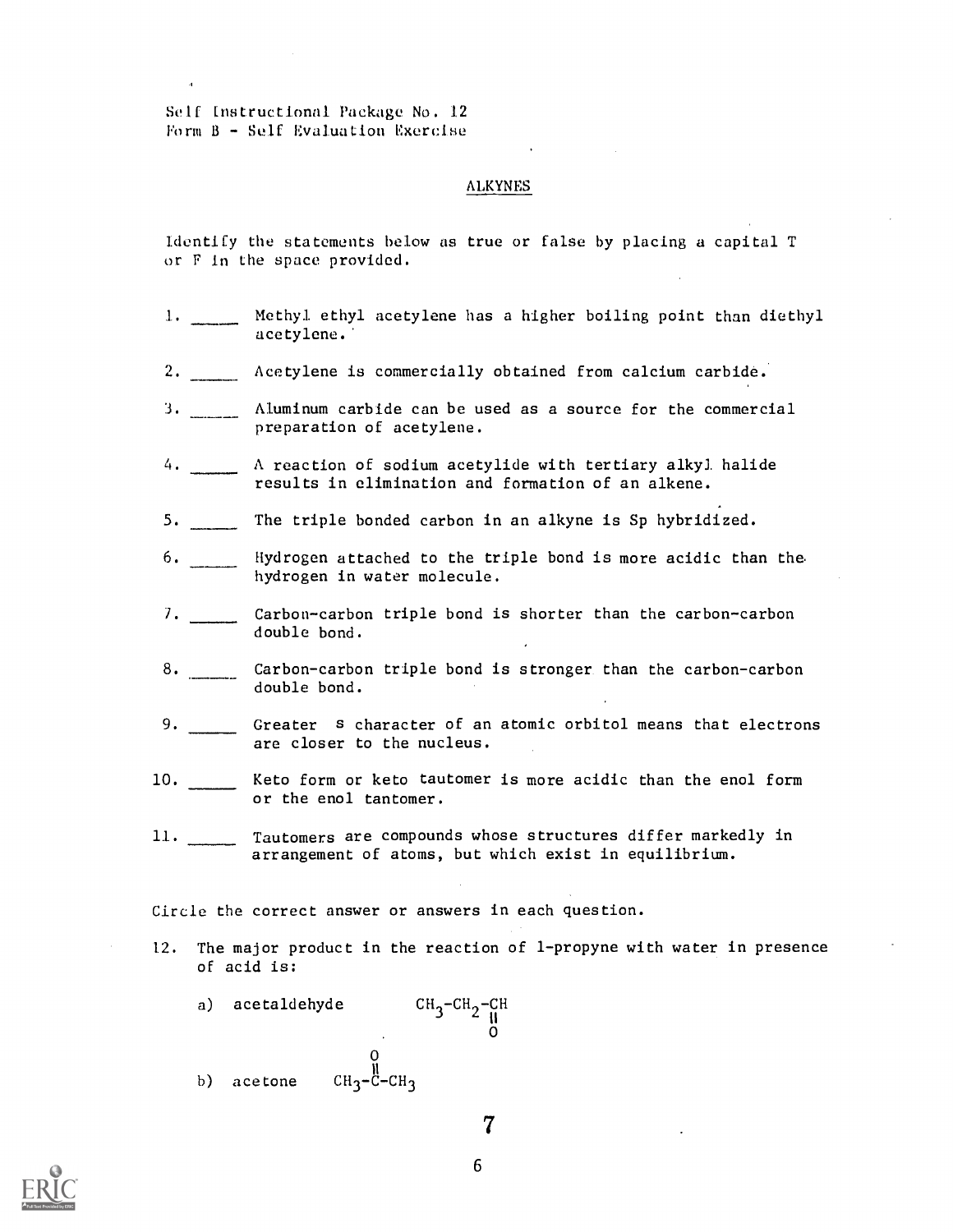SIP No. 12 Form  $B - Self$  Evaluation Exercise

- 12. c) 2-propenol CH<sub>2</sub>=C-CH<sub>3</sub> OH
	- d) 1-propenol CH=CH-CH<sub>3</sub> OH
- 13. The major product or products in the reaction of sodiumacetylide with 2-chloro-2-methyl propane is:
	- a) 3,3-dimethyl-l-butyne
	- b) acetylene
	- c) isobutene
	- d) 4-methyl-l-pentyne

14. The correct statements made on the basis of the reaction below are:

 $HC \equiv C^-$  Na<sup>+</sup> +  $C_{\mu}$  OH  $\longrightarrow$   $HC \equiv CH_{\mu}$  +  $C_{\mu}$  O<sup>-</sup>Na<sup>+</sup> 6 5 6 5

- a) Phenol (C<sub>6</sub>H<sub>5</sub>OH) is stronger acid than acetylene
- b) Phenol is weaker acid than acetylene
- c) Phenol acts as hydrogen donor

 $\ddot{\cdot}$ 

- d) Acetylene displaces phenol from the salt
- 15. Identify the reactions that will take place.
	- a)  $NH_3$  + HC $\equiv$ C<sup>-</sup>Na<sup>+</sup>  $\rightarrow$  Na<sup>+</sup>NH<sub>2</sub> + HC $\equiv$ CH
	- b) NaOH + HC $\equiv$ CH  $\longrightarrow$ Na<sup>+</sup> C<sub>E</sub>CH + H<sub>2</sub>O
	- c)  $C_2H_5OH$  +  $HC \equiv C^-Na^+ \longrightarrow HC \equiv CH$  +  $N\overline{a}OC_2H_5$
	- d)  $HC \equiv C^-Na^+ + H_2O \longrightarrow HC \equiv CH + NaOH$

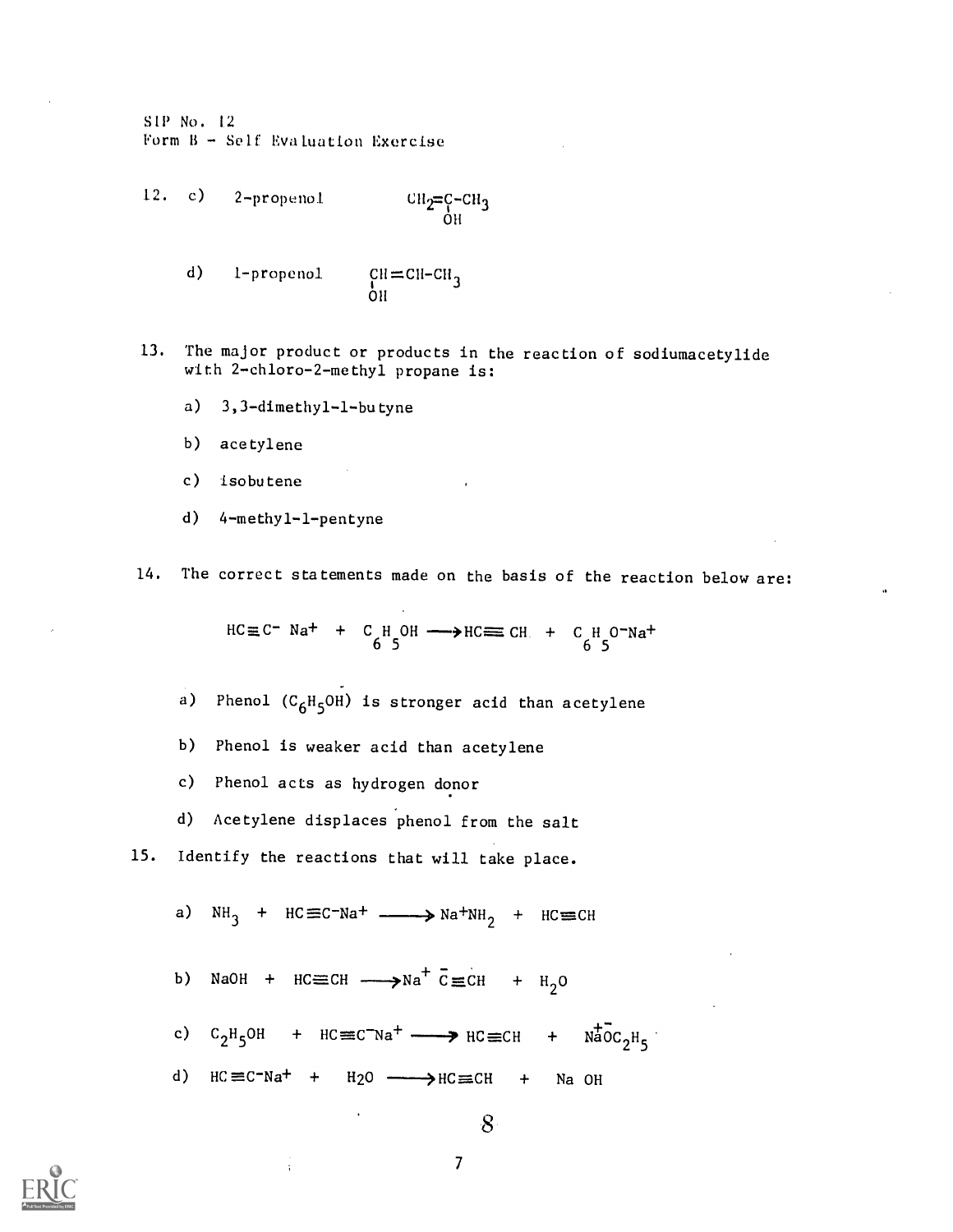SIP No. 12 Form  $B - Self$  Evaluation Exercise

- II). The correct resonance structures for the intermediate species In the keto-enol tautomerism are:
	- a)  $R C C = 0$ b)  $R-C = C-C$
	- e)  $R-C-C = 0$ d)  $R-C$   $\overline{z-c}$   $\overline{c}$   $\overline{c}$
- 17. The major product in the reaction of 1-propyne with excess hydrogen bromide'is:
	- a) 1,2-dibromopropane
	- b) 1,1-dibromopropane
	- c) 2,2-dibromopropane
	- d) 2-bromopropene
- 18. The major product in the reaction of 2-butyne with bromine in  $\text{CC1}_4$ solution is:
	- a) 2,3-dibromo-2-butene
	- b) 2,2,3,3-tetrabromobutane
	- c)  $1,1,1,3$ -tetrachloro-2-methy1-2-butene
	- d) 1,1,1,3-tetrachloro-2-methyl butane
- 19. Identify compound B thati s produced in the multi-step synthesis below:

Na, NH<sub>2</sub> prop acetylene <del>- - -</del> 911 a)  $CH_2 = C - CH_2-CH_2-CH_3$ b)  $CH_3-C-CH_2-CH_2-CH_3$ propylchloride  $H_2^0$ ,  $H_2^{\text{SO}_4}$ ,  $H_{\text{g}}^{\text{SO}_4}$ 9

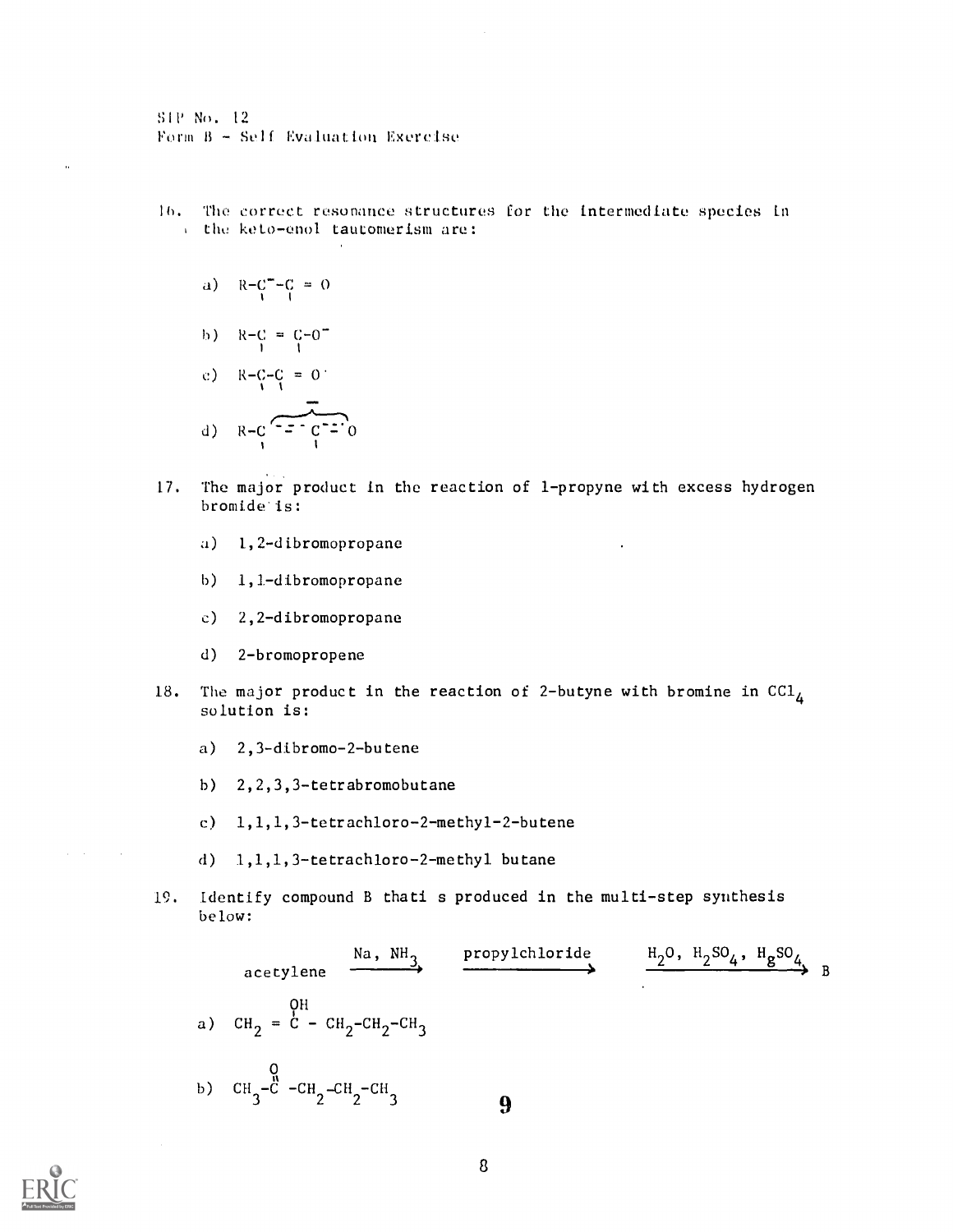SIP No. 12 Form  $B - Set$  Evaluation Exercise

19. c) 
$$
\begin{array}{cc}\n\text{OH} \\
\text{CH} = \text{CH} - \text{CH}_2-\text{CH}_3 \\
\text{H} & \text{CH}-\text{CH}_2-\text{CH}_2-\text{CH}_3\n\end{array}
$$

20. Identify the alkyne that will yield the following products upon ozonolysis:

$$
\begin{array}{cc}\n\begin{array}{cc}\n\text{CH}_{3} \\
\text{CH}_{3}-\text{CH}-\text{COOH}\n\end{array} & \begin{array}{cc}\n\text{CH}_{3} \\
\text{CH}_{3}-\text{CH}-\text{CH}_{2}-\text{COOH}\n\end{array}\n\end{array}
$$

- a) 2-methy1-3-heptyne
- b) 2,5-dimethy1-3-heptyne
- c) 2,6-dimethy1-3-heptyne
- d) 2,4-dimethy1-2-pentyne

21. Identify reactant A in the multi-step synthetic scheme below:

$$
A \longrightarrow \longrightarrow^{\text{KOH}} \longrightarrow^{\text{Na,NH}_2} \longrightarrow^{\text{Na,NH}_3} \longrightarrow^{\text{propylchloride}} \longrightarrow^{\text{excess HBr}} \text{CH}_3\text{-}^{\text{C-CH}_2\text{-}CH}_2\text{-}^{\text{-}CH}_3
$$

a) ethane

 $\ddot{\phantom{a}}$ 

- b) 1,1-dichloropropane
- c) 1,2-dichloroethane
- d) pentyne
- 22. The reagents that can be used for the synthesis of 1-propyne from 1,2-dibromopropane are:
	- a) potassium hydroxide KOH
	- b) potassium tertiary butoxide  $(CH_3)_3$  CO<sup>- K<sup>+</sup></sup>
	- c) sodamide NaNH<sub>2</sub>
	- d) potassium introxide and sodamide

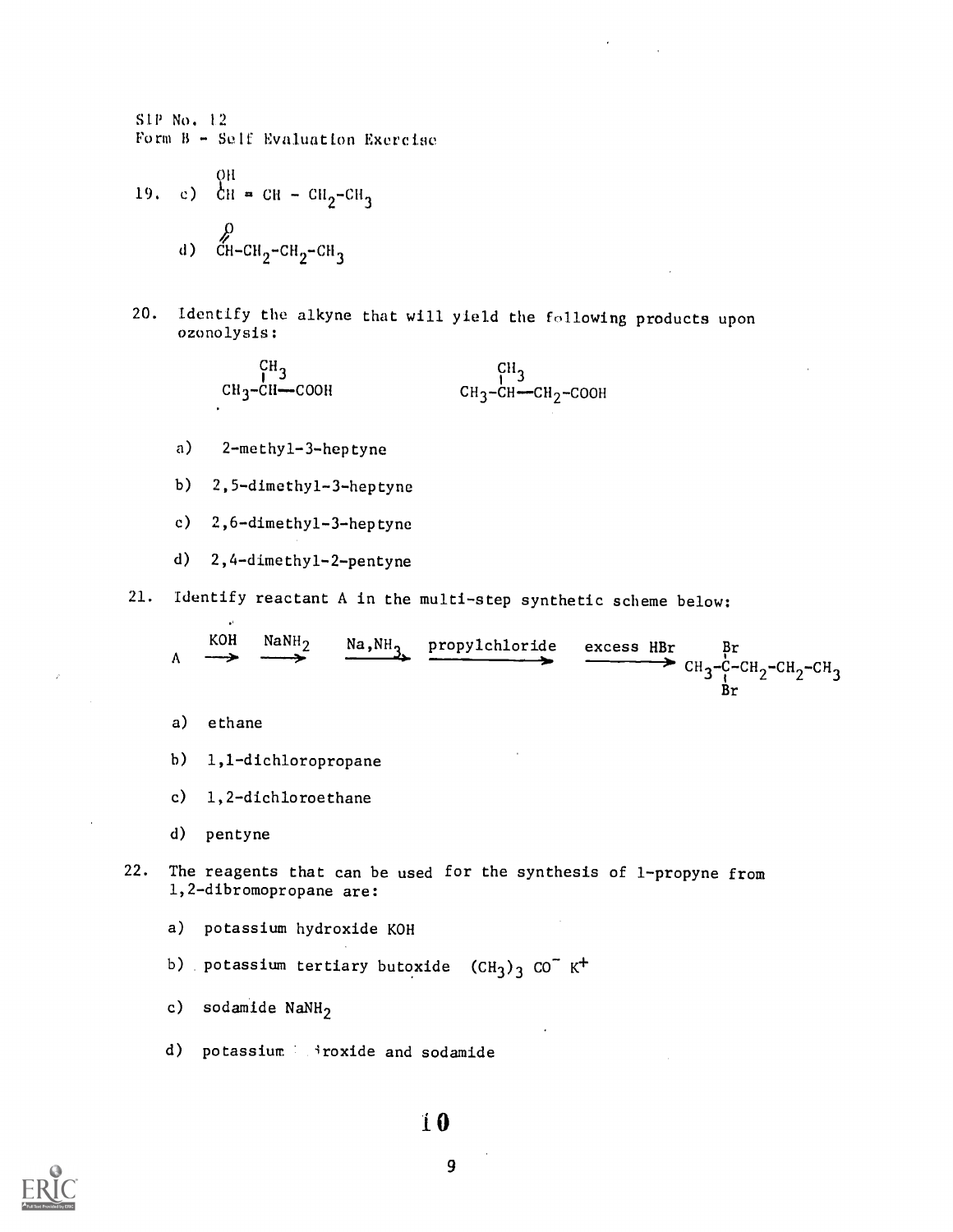SIP No. 12 Form B - Self Evaluation Exercise

- The major products in the reaction of 1-pentyne with n-butylmagnesium-23. brom Ide (Grignard compound) are:
	- a)  $Cl_{3} Cl_{2} Cl_{2} Cl_{2} Cl_{3}$

 $\hat{r}$ 

- **b**)  $CH_3CH_2CH_2CH_2$   $C \equiv C CH_2 CH_2 CH_3$
- c)  $\text{CH}_3\text{CH}_2\text{CH}_2\text{CH}_2$   $c \equiv c \text{CH}_2\text{CH}_2\text{CH}_2\text{N}_8\text{Br}$
- d)  $CH_3CH_2CH_2C \equiv C MgBr$



 $\ddot{\phantom{1}}$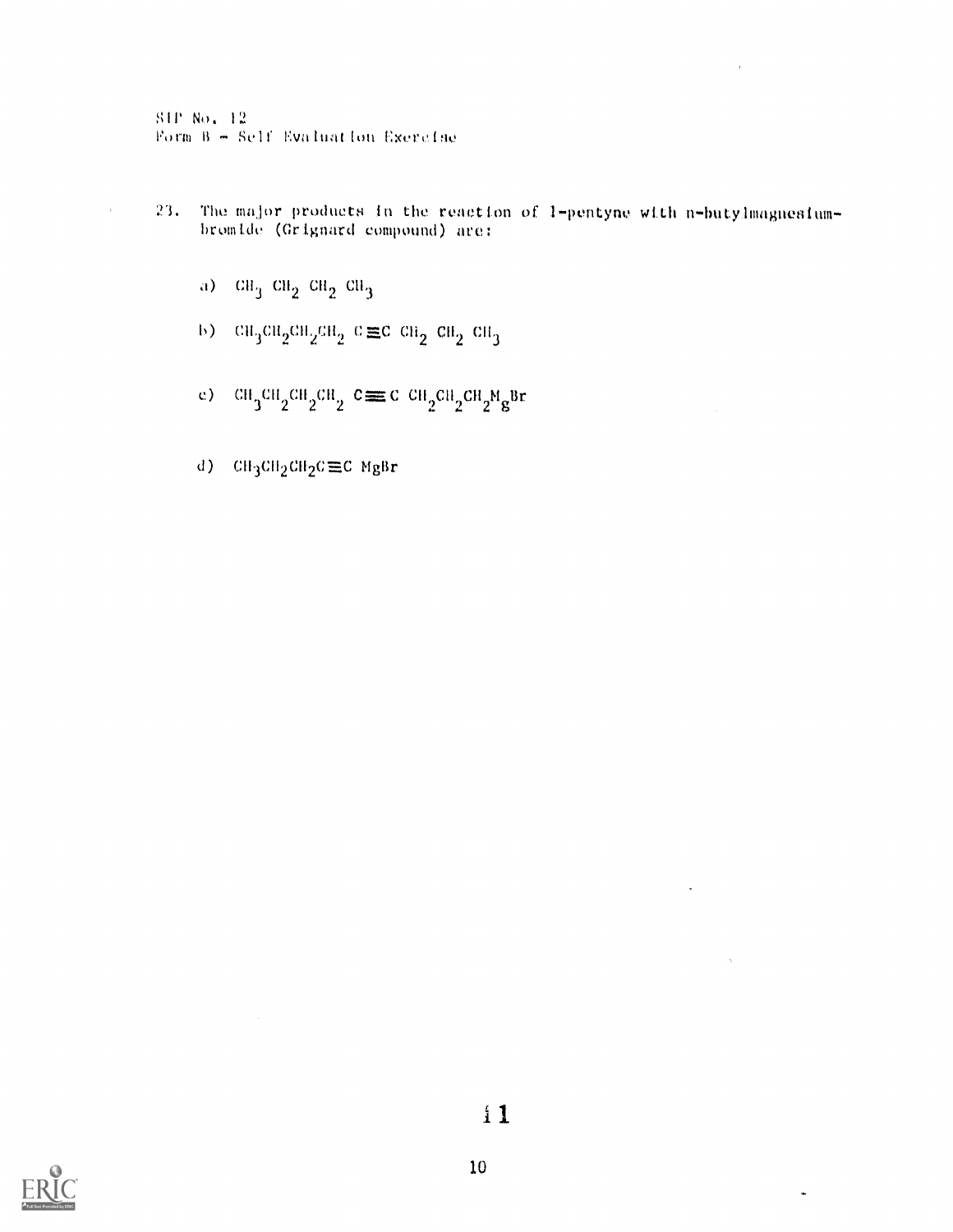Self instructional Package No. 12 Form C - Reference Guide

## **ALKYNES**

The Reference Guide should he used in conjunction with Form B or the Self Evaluation Exercise. The references give the correlation between the questions in Form B and the available material in the textbook and In the form of tapes.

| Question 1                                            | Chapter 8, Section 4     | Morrison & Boyd   |
|-------------------------------------------------------|--------------------------|-------------------|
| Questions 2, 3                                        | Chapter 8, Section 5     | Organic Chemistry |
| Questions 4, 13                                       | Chapter 8, Section 12    |                   |
| Questions 5, 7, 8, 9                                  | Chapter 8, Section 2     |                   |
| Questions 6, 14, 15, 19, 21, 23 Chapter 8, Section 10 |                          |                   |
| Questions 10, 11, 12, 16, 19                          | Chapter 8, Section 13    |                   |
| Questions 17, 18, 21                                  | Chapter 8, Sections 7, 8 |                   |
| Question 22                                           | Chapter 8, Section 6     |                   |

Additional explanation and examples for all questions are provided in Tape 1 with the accompanying work sheet and answer sheet.



 $\ddotsc$ 

 $\overline{\phantom{a}}$ 

I 2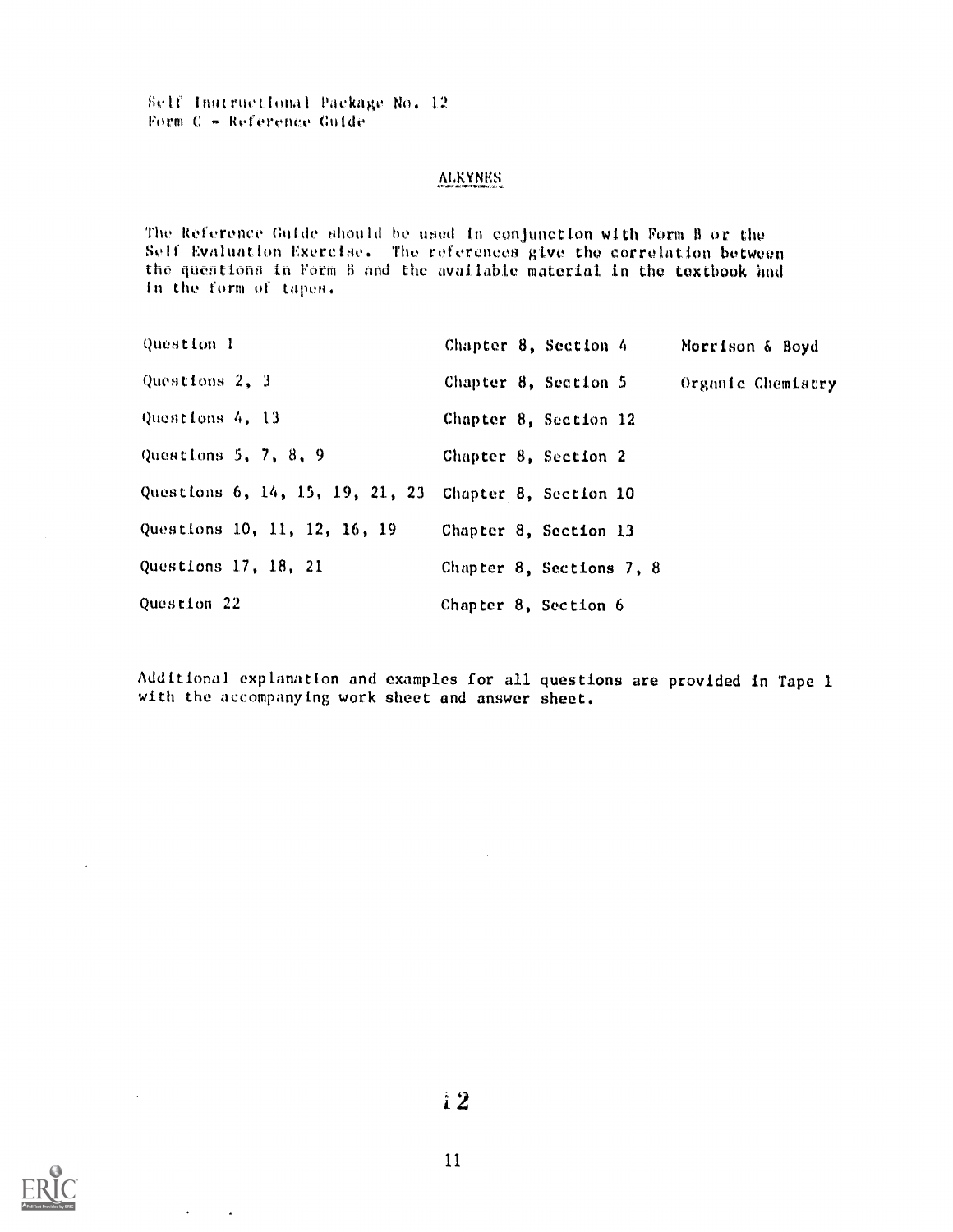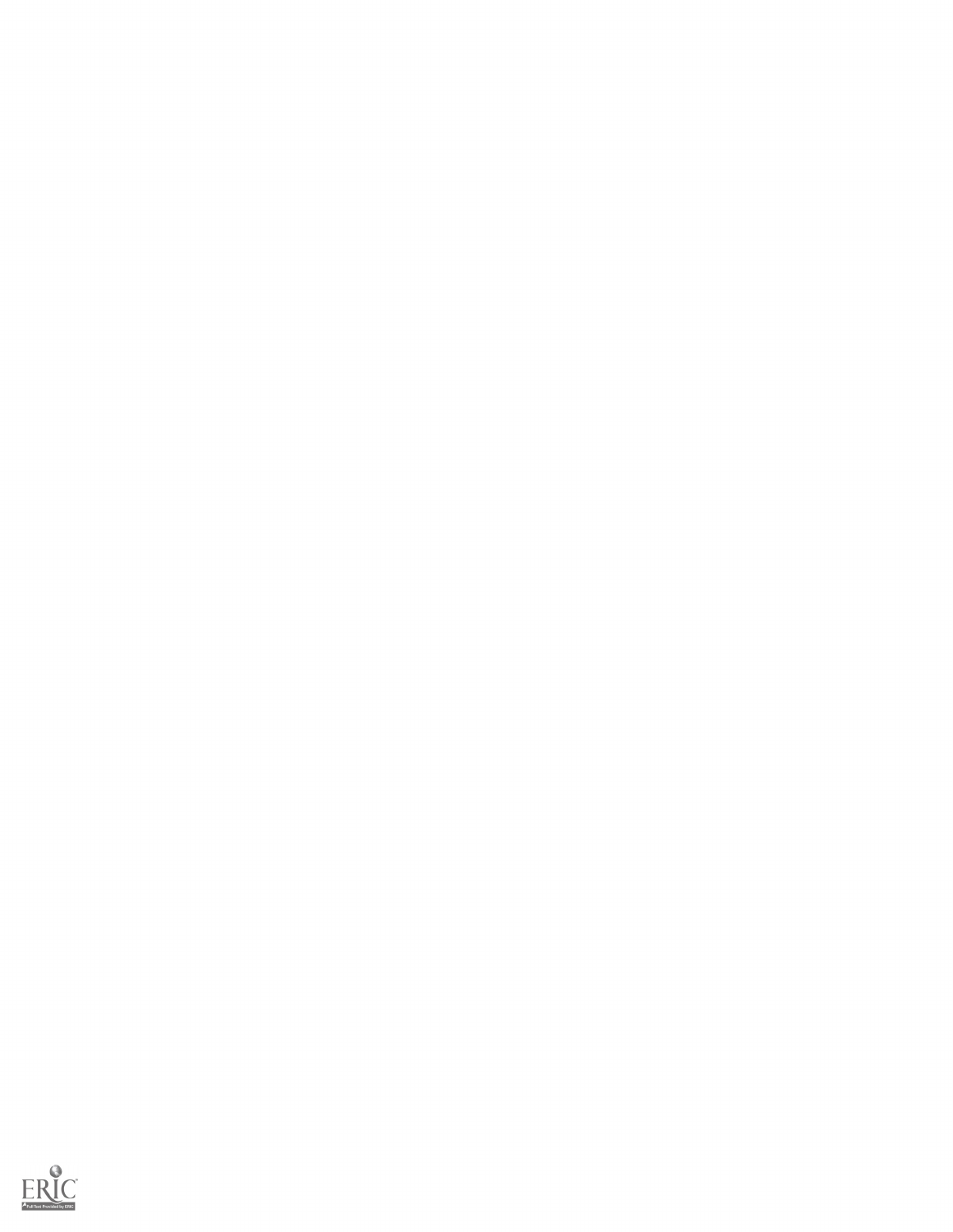## Self Instructional Package No. 12 Tape 1 - Work Sheet

## ALKYNES

Example No. 1

 $\mathbf{r}$ 

| $HC = CH$                                   | CH <sub>2</sub> H <sub>2</sub> | acetylene or ethyne               |
|---------------------------------------------|--------------------------------|-----------------------------------|
| $HC \equiv C - CH_3$                        | $C_3H_4$                       | methylacetylene or propyne        |
| $HC \equiv C - CH_2 CH_3$                   | $C_{4}H_{6}$                   | ethylacetylene or 1-butyne        |
| $H_3C-C \equiv C-CH_3$                      | $C_4H_6$                       | dimethylacetylene or 2-butyne     |
| $HC \equiv C - CH_2 - CH_2 - CH_3$ $C_5H_8$ |                                | propylacetylene or 1-pentyne      |
| $H_3C-C \equiv C-CH_2-CH_3$                 | $C_5H_8$                       | methylethylacetylene or 2-pentyne |

| $c_nH_{2n-2}$ | general formula for alkynes |                                |   |  |  |  |
|---------------|-----------------------------|--------------------------------|---|--|--|--|
| $c_nH_{2n+2}$ | Alkanes                     | functional group: C-C          |   |  |  |  |
| $C_nH_{2n}$   | Alkenes                     | functional group: $C=C$        |   |  |  |  |
| $c_nH_{2n-2}$ | Alkynes                     | functional group: $C \equiv C$ | × |  |  |  |

Example No. <sup>2</sup>



sp3 hybridization

 $\mu$  of  $\mathbb{C}^{\times}$ 

 $\alpha$  = 109.5°

C atom possesses four equivalent SP3 hybrid AO's

 $\,$  H  $H$  $c = c$  $H$  $H$ 

sp2 hybridization

 $\alpha = 120^{\circ}$ 

each C atom possesses three equivalent SP<sup>2</sup> hybrid AD.'s and one P orbital

 $H-C \equiv C-H$ 

en e e S

sp hybridization

 $\propto$ = <u>\_\_</u>\_\_\_\_

> each C atom possesses two equivalent SP hybrid AD.'s and two P orbitals

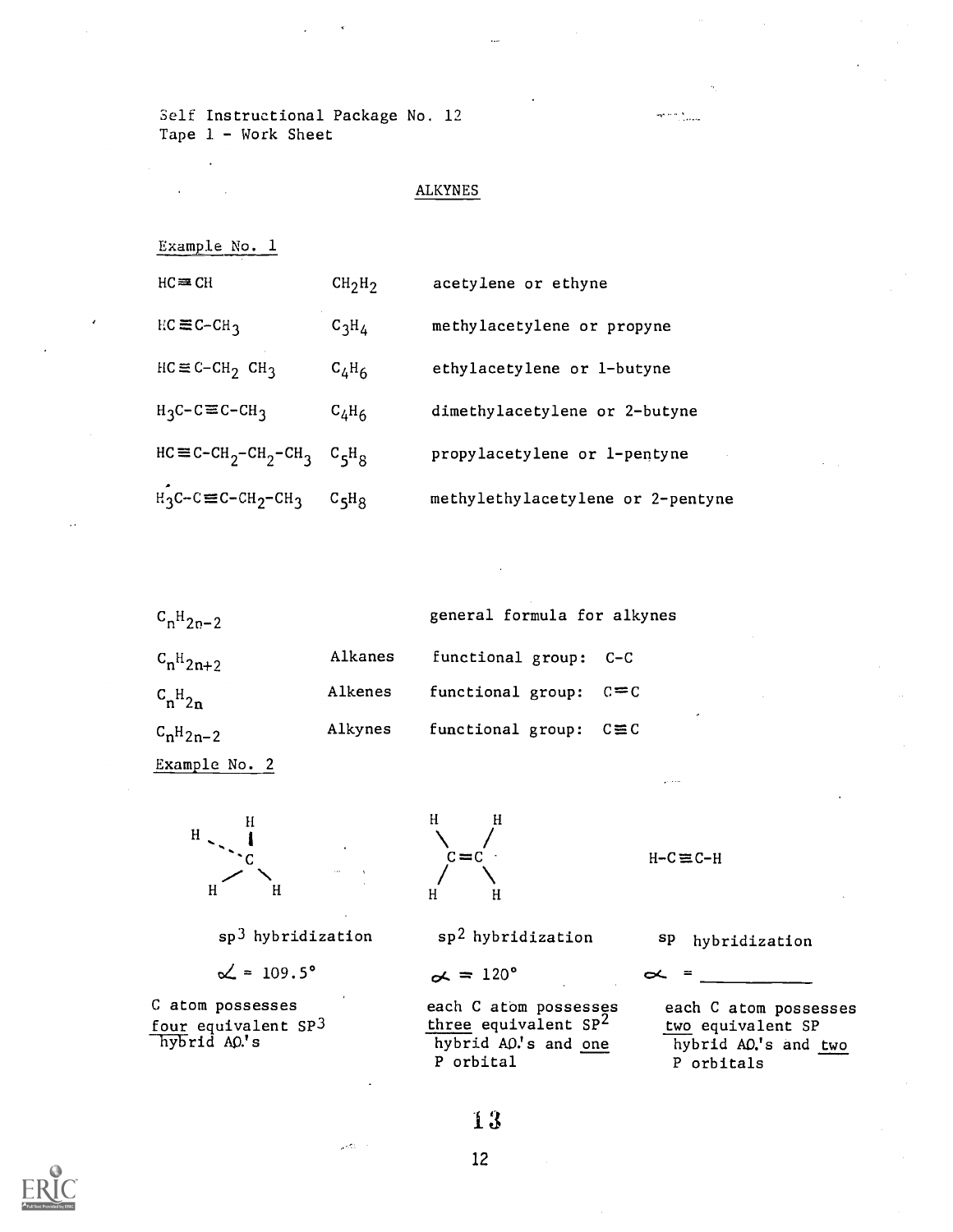



H-C 6 bond in acetylene results from the overlap of \$ A.O. from H and sp hybrid AO from carbon

C-C  $\sigma$  bond in acetylene results from the overlap of sp hybrid AO. from one carbon and sp hybrid AO. from the other carbon

The two C-C  $\pi$  bonds in acetylene results from the overlap of the two p A.O.'s from one carbon and the two p A.O.'s from the other carbon

 $14$ 

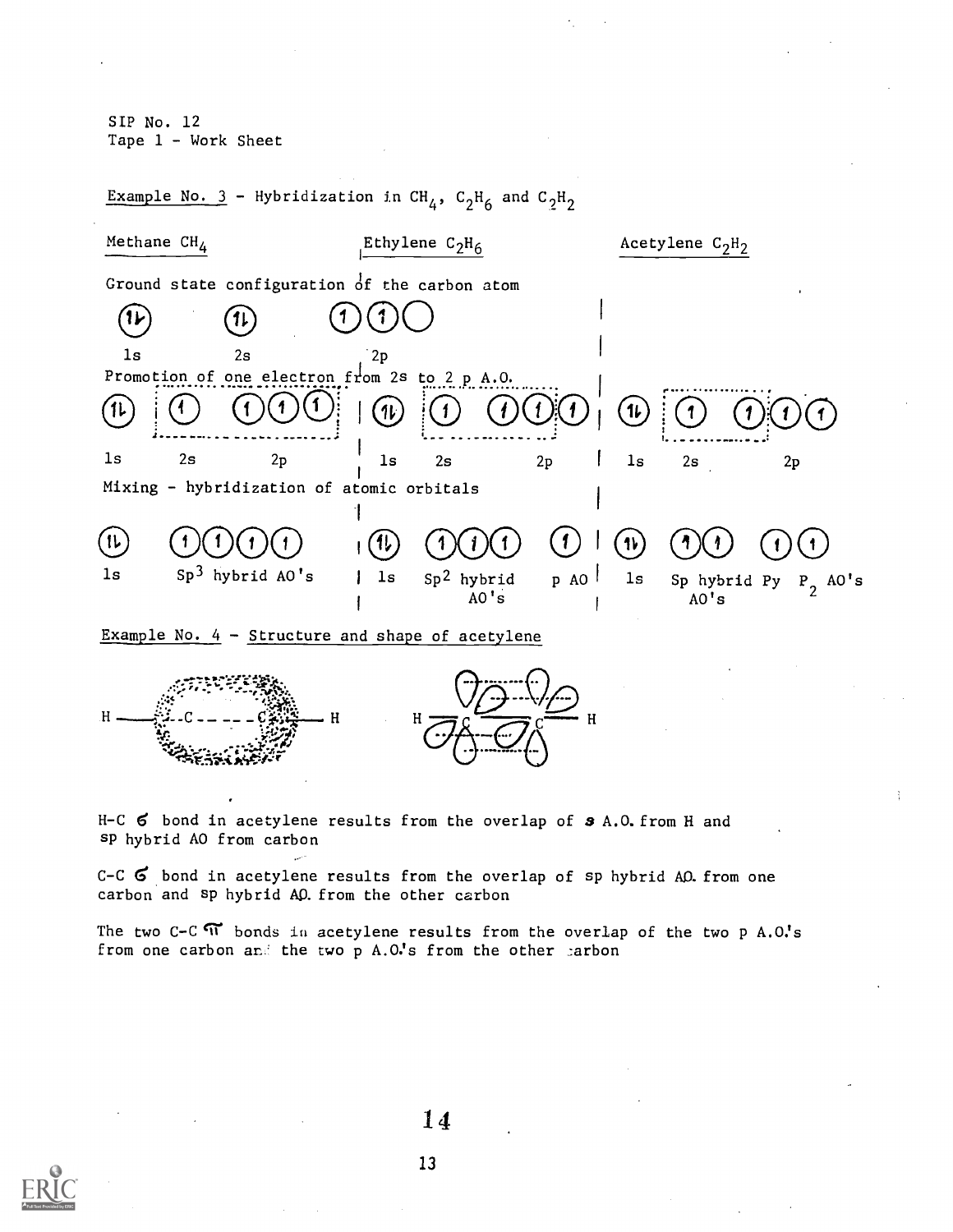$$
-C \equiv C -
$$
  
198 kcal/móle 163 kcal/mole



88 kcal/mole

Strength:  $C \equiv C$  $c = c$  $c - c$  $\geq$ Length:  $C \equiv C$  $C = C$  $\blacktriangle$  $C - C$  $\prec$ 

## Example No. 6 - Preparations of alkynes

1. Dehalogenation

vicinal tetrahalide

2. Dehydrahalogenation

Na NH<sub>2</sub> or<br>  $k \overline{OC}$  (CH<sub>3</sub>)  $X$  X KOH, alc  $\mathbf{I}$  $\mathbf{I}$  $-c \equiv c$   $\rightarrow$  $C = C$ C  $\mathbf{I}$  $(not KOH)$  $H$  $H$  $H$ 

vicinal dihalide

vinyl halide

Substitution  $3.$  $-C \equiv C$  Na

 $\ddot{+}$  $Rx -c \equiv c - R$ →  $1^{\circ}$  alkylhalide or 2° alkylhalide  $rac{\text{not}}{\text{not}}$ 3° alkyhalide

2. Color

15

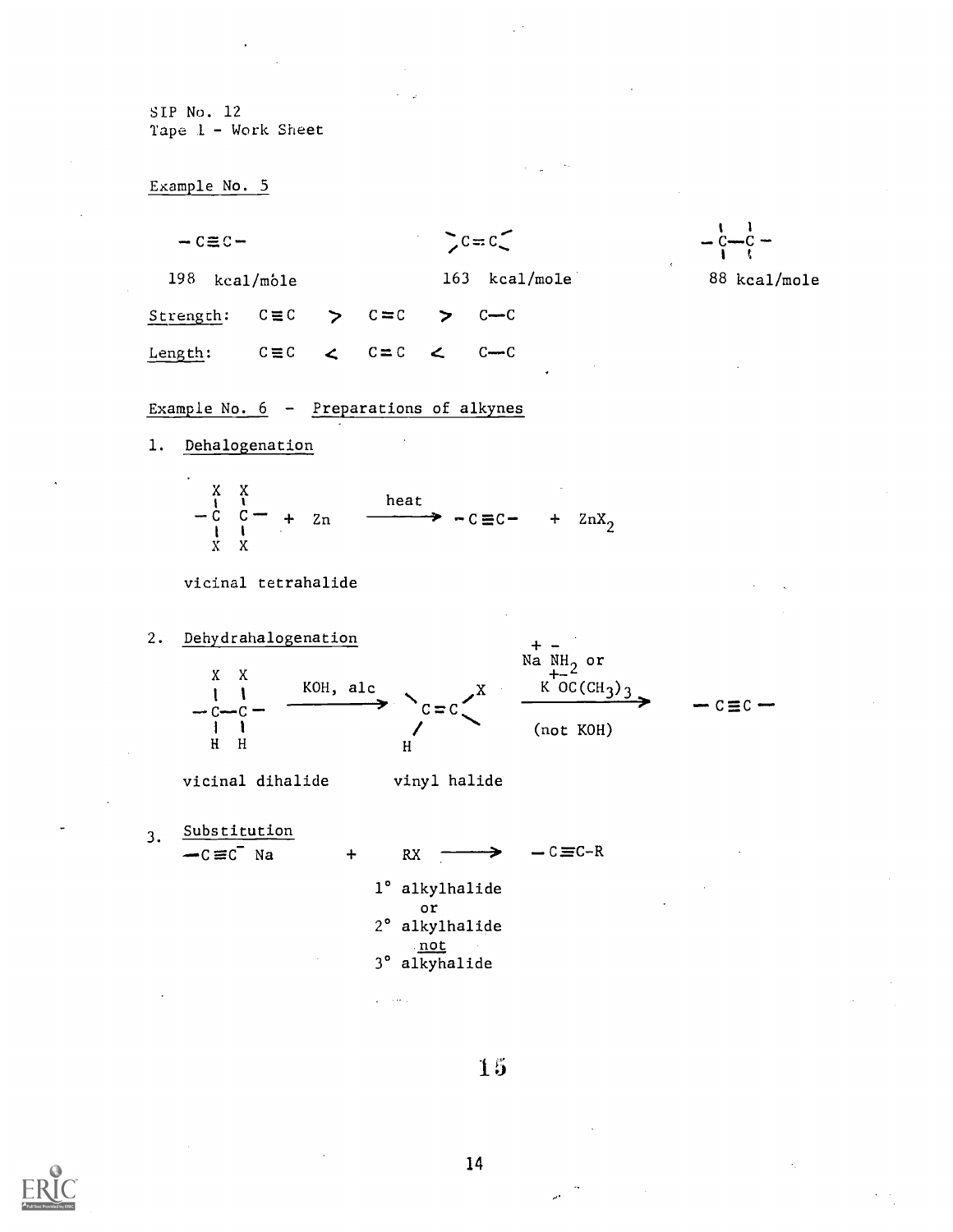Example No. 7 - Commercial preparations of acetylene

I.  $\cosh \rightarrow \cosh (\cosh \theta)$ heat limestone (CaCO $_3$ ) ----------Ca0 2000°C  $\text{CaO}$  + 3 C  $\text{---}$  $\frac{\text{CaC}_2}{\text{2}}$  + CO  $\text{CaC}_2$  + 2H<sub>2</sub>O  $\longrightarrow$  HC=CH + Ca(OH)<sub>2</sub> 2 calcium carbide very high temperature II.  $2CH_4$  $C_2H_2$  + 3H<sub>2</sub> - 95.5 kcal/mole 4  $\ddot{\phantom{0}}$  $A1_4C_3$  +  $12H_2O \longrightarrow 3 CH_4$  + 4 A1(OH)<sub>3</sub>)

Aluminum carbide



16

 $\bar{\mathcal{A}}$ 

ا جو الا<br>سائيسيسي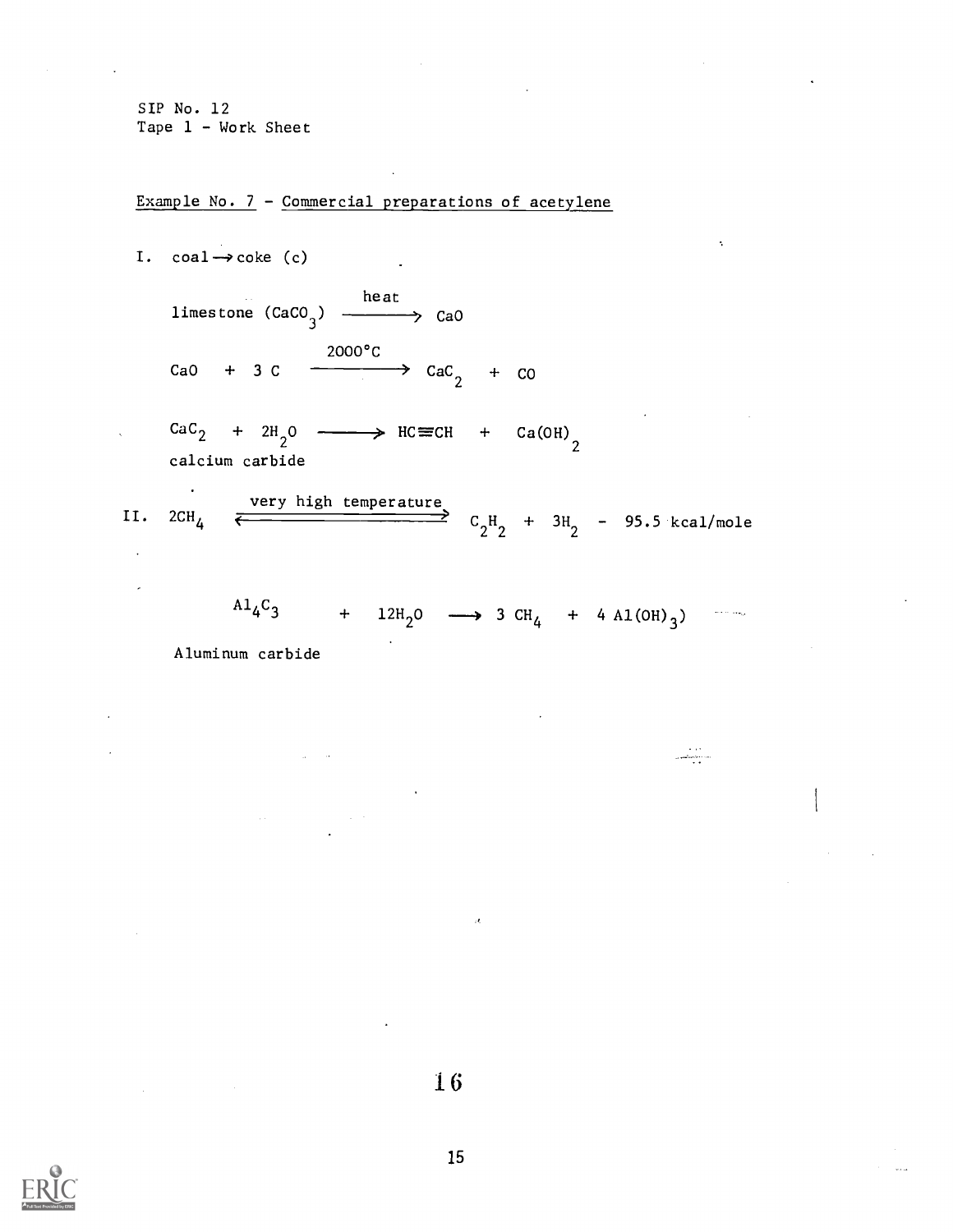

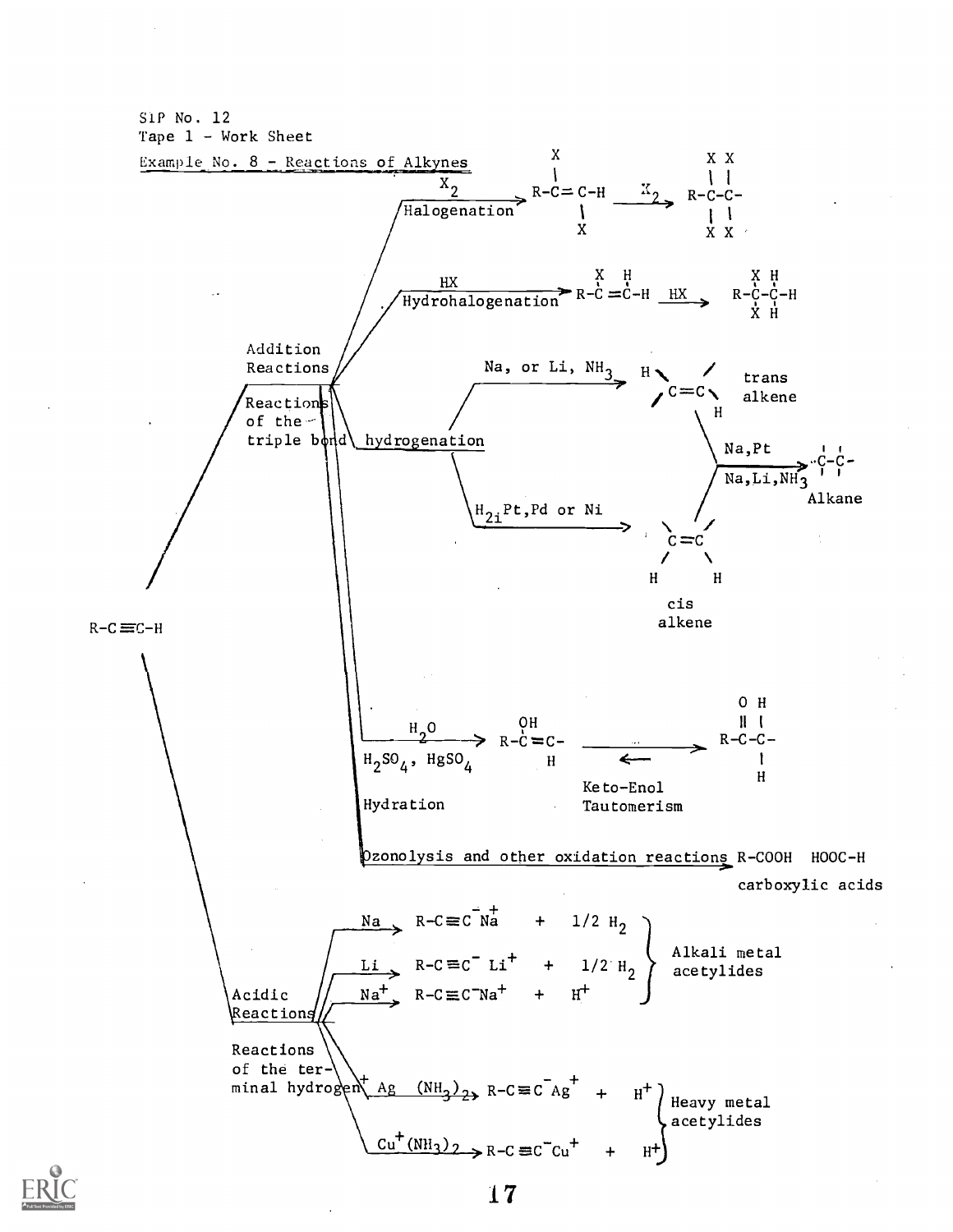Example No.  $9 -$  Hydration and Keto-Enol Tautomerism



stronger acid (0-H bond in enol is weaker than the C-H bond in ketone) weaker acid

abbreviated:



## Assignment No. 1

Assign the IUPAC names and the derived names to all the isomeric alkynes of formula  $c_6H_{10}$ . Draw their structure and the structures of the ozonolysis products expected from each alkyne.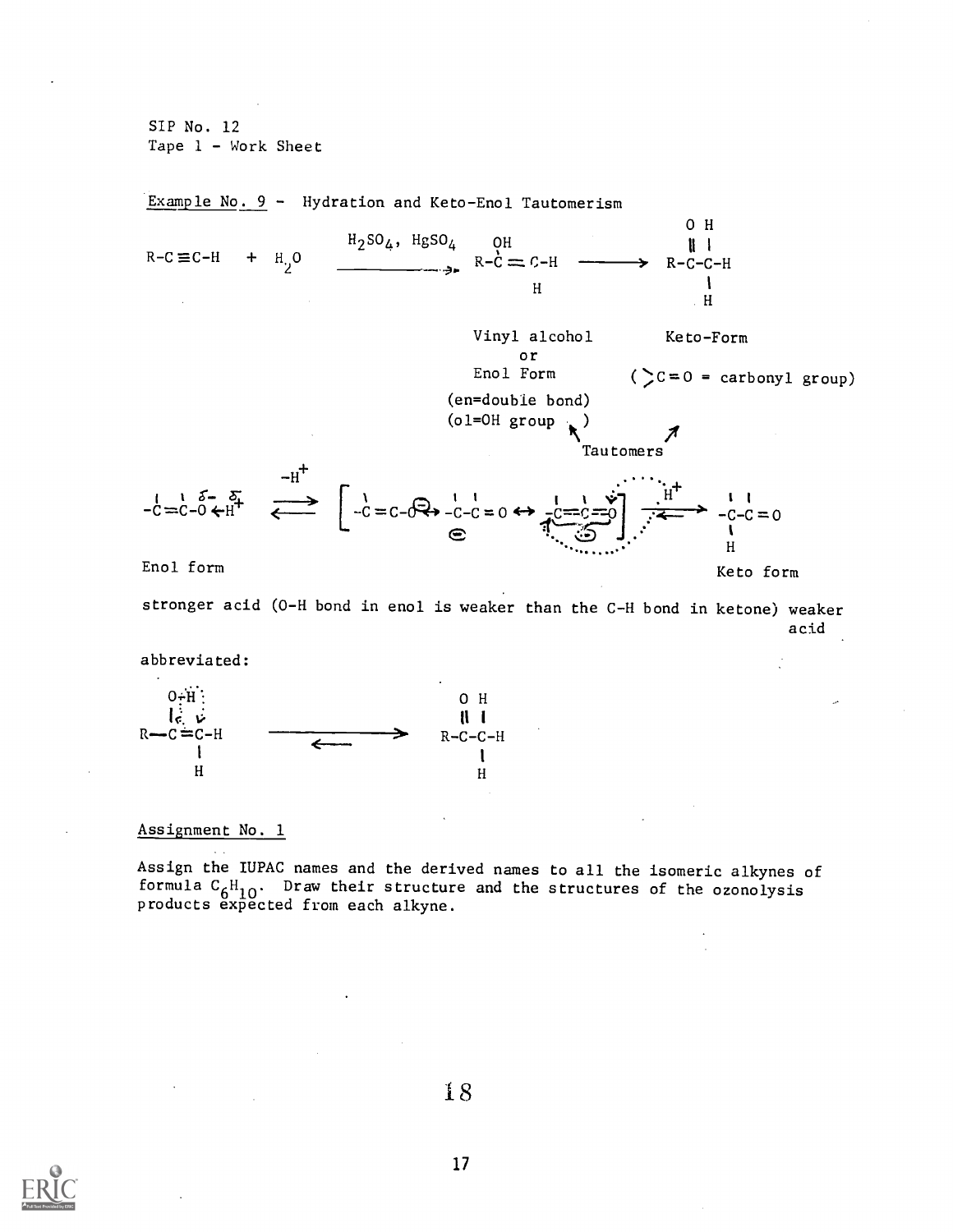#### Assignment No. 2

Identify i.e. draw the structures and name the products in the following reactions:

المتسام المراكب

a) 2-pentyne  $\frac{H_2, N\text{i}}{L}$ 

- b). 2-pentyne  $\frac{Na}{1.1}$ , NH<sub>3</sub>
- c) 3-methyl-l-butyne  $H_2$ <sup>0</sup>,  $H_2$ SO<sub>4</sub>,  $Hg$ SO<sub>4</sub>
- d) 1-butyne excess HC1
- e) 2-pentyne excess Br<sub>2</sub>, CC14
- 3-methyl-1-butyne  $\frac{H_2, Pt}{\sqrt{H_1}}$

## Assignment No. 3

This assignment requires careful thinking but it is by no means beyond your abilities. Outline all steps in the conversion of a mixture of trans-2-hexene and cis-2-hexene into essentially pure cis-2-hexene.

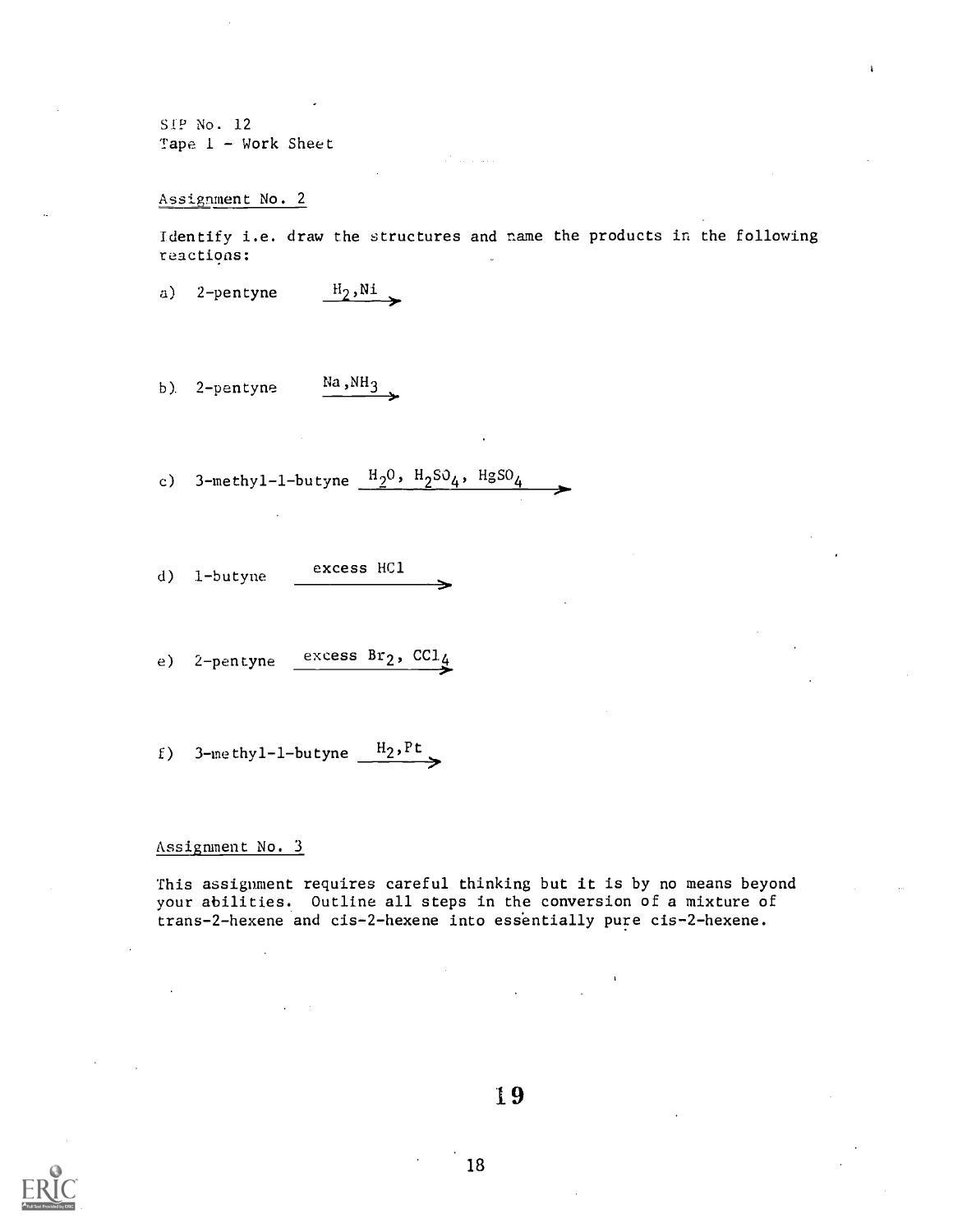Assignment No. 4

Write all the steps and all the resonance structures involved in a reaction of propyne with water in presence of sulfuric acid and mercuric sulfate.

Example No.  $10$  - Reactions of terminal alkynes as acids

General Reactions of acids:

 $HA$  + Me  $\longrightarrow$  Me<sup>+</sup> A<sup>-</sup> + 1/2 H<sub>2</sub> or Acid Salt  $HA + Me^{+} \longrightarrow Me^{+}A^{-} + H^{+}$ I. R-C $\equiv$ C-H + Me  $\rightarrow$  R-C C-Me<sup>+</sup> + 1/2 H<sub>2</sub> Alkali metal Salt-metal acetylide Examples: 1) K-C $=$ C-H + Na  $\longrightarrow$  R-C $=$ C<sup>-</sup>Na<sup>+</sup> + 1/2 H<sub>2</sub> sodium acetylide 2) R-C $\equiv$ C-H + Li  $\longrightarrow$  R-C $\equiv$ C $\sim$ Li<sup>+</sup> + 1/2 H<sub>2</sub> 3) R-C $=$ C-H + K  $\longrightarrow$   $\tilde{R}$ -C $=$ C $=$ K<sup>+</sup> + 1/2 H<sub>2</sub> 2  $\longrightarrow$  R-C $\equiv$ C<sup>-</sup> Me<sup>+</sup> + H<sup>+</sup> II.  $R-C \equiv C-H$  +  $Me^+$  $\tilde{\mathcal{L}}$ Alkali metal ions or heavy metal ions

20

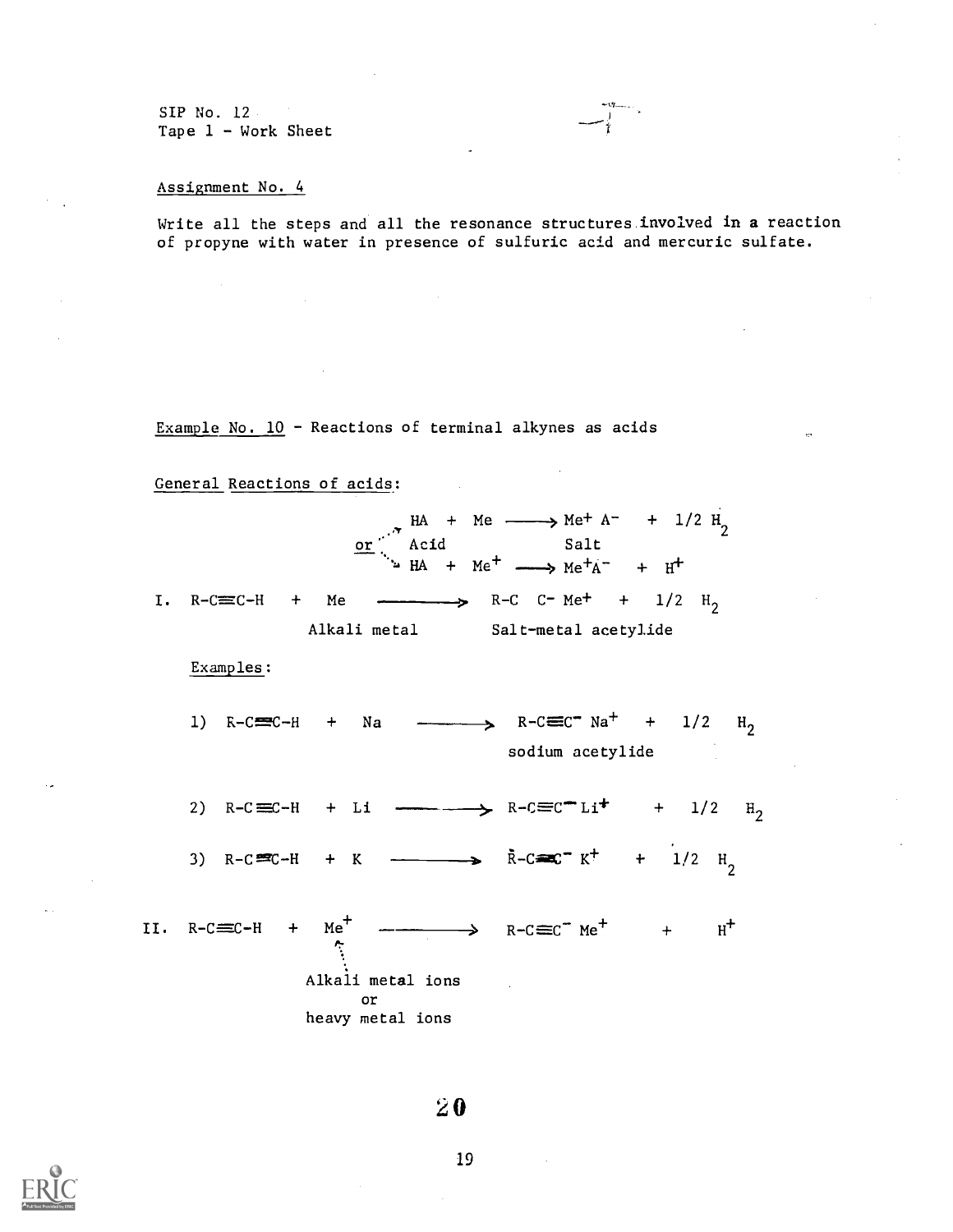

2 1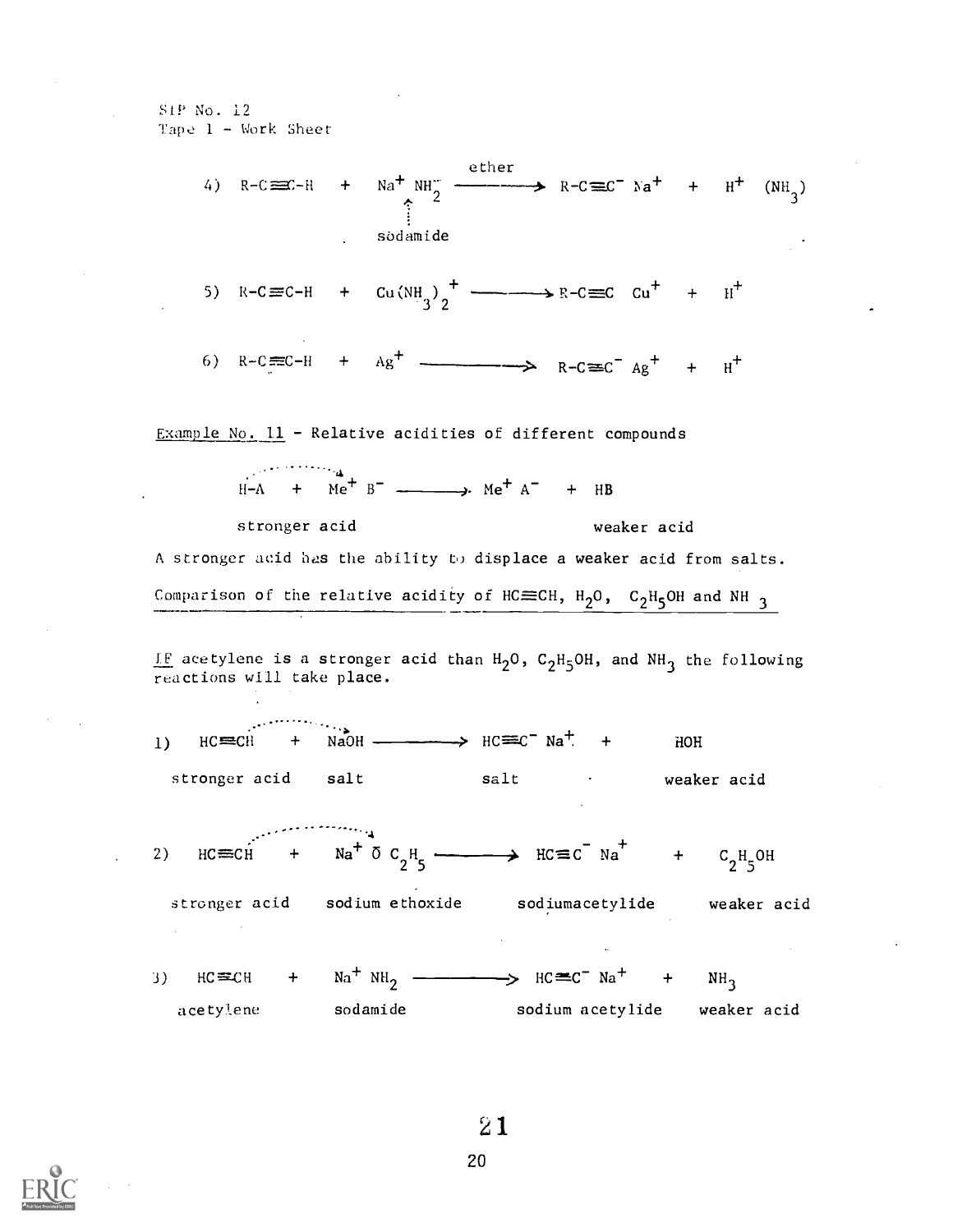Example No. 11 (continued)

Reactions 1 and 2 do NOT take place indicating that acetylene is a weaker, stronger (circle one) acid than  $\rm H_2^{\,O}$  and  $\rm C_2^{\,H_2^{}}OH$ .

Acidity:

 $H_0$  ? C H OH > HC=CH > NH 2  $2\quad 5$  3

Example No. 12

 $H_2^0$  + Na  $O_2^H$ <sub>5</sub>  $\longrightarrow$  NaOH +  $C_2^H$ <sub>5</sub>OH

Water is weaker, stronger (circle one) acid than alcohol.

Assignment No. 5

In the reactions below identify the stronger and the weaker acid.

a)  $Ca^{++}$  C=C<sup>--</sup> +  $H_2O$  ------> $Ca(OH)_2$  + HC=CH b)  $C_6H_5$  OH + NaOH  $\longrightarrow C_6H_5O^+$  Na<sup>+</sup> +  $H_2O$ 

c)  $\text{Na}^+\text{C} \equiv \text{CH}$  +  $\text{C}_6\text{H}_5\text{OH} \longrightarrow \text{HC} \equiv \text{CH}$  +  $\text{C}_6\text{H}_5\text{O} \text{R} \text{H}^+$ 

## Assignment No. 6

From the reactions below select the ones that will actually take place. Use the table in which compounds are written in the order of decreasing acidity.

| CH <sub>3</sub> COOH | acetic acid     | max acidity |  |
|----------------------|-----------------|-------------|--|
| $C1C_{6}H_{4}$ OH    | p-chloro phenol |             |  |
| $C_6H_5OH$           | phenol          |             |  |
| R-OH                 | alcohol         |             |  |
|                      |                 |             |  |



21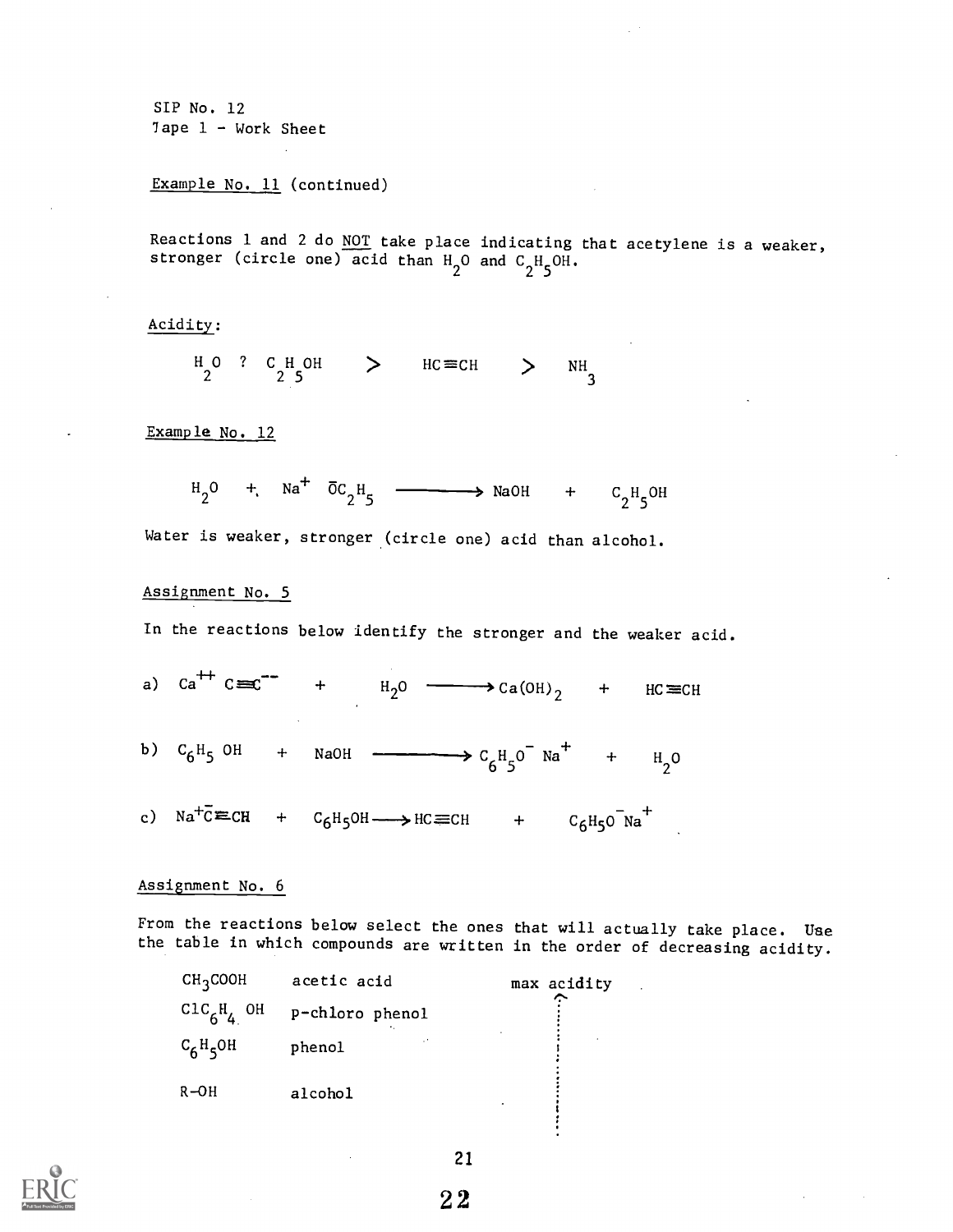SIP No. 12 Tape 1 - Work Sheet

| Assignment No. 6 (continued)                                                                                                        |  |  |  |  |  |  |
|-------------------------------------------------------------------------------------------------------------------------------------|--|--|--|--|--|--|
|                                                                                                                                     |  |  |  |  |  |  |
| $H_2O$<br>water                                                                                                                     |  |  |  |  |  |  |
| $HC = CH$ acetylene                                                                                                                 |  |  |  |  |  |  |
| NH <sub>3</sub><br>ammonia                                                                                                          |  |  |  |  |  |  |
| RH  <br>hydrocarbon min. acidity                                                                                                    |  |  |  |  |  |  |
| a) $CH_3COO^ K^+$ + $H_2O$ $\longrightarrow CH_3COOH$ + KOH                                                                         |  |  |  |  |  |  |
| b) $C_{26}$ + CH CH $C \equiv C$ Mg Br $\longrightarrow C_{25}$ Mg Br + CH CH CE CH                                                 |  |  |  |  |  |  |
| c) $H_2$ <sup>O</sup> + Na NH <sub>2</sub> $\longrightarrow$ Na OH + NH <sub>3</sub>                                                |  |  |  |  |  |  |
| d) $C_6H_5O^H$ Na <sup>+</sup> + CH <sub>3</sub> COOH $\longrightarrow C_6H_5OH$ + CH <sub>3</sub> COO <sup>-</sup> Na <sup>+</sup> |  |  |  |  |  |  |
| e) HC=CH + CH <sub>3</sub> CH <sub>2</sub> CH <sub>2</sub> MgBr ->HC=C MgBr + CH <sub>3</sub> CH <sub>2</sub> CH <sub>3</sub>       |  |  |  |  |  |  |
| F) $HC=CH + Na^+ \overline{O}CH_3 \longrightarrow CH_3 OH + HC= \overline{C}Na^+$                                                   |  |  |  |  |  |  |
| Assignment No. 7                                                                                                                    |  |  |  |  |  |  |

Complete the reactions below. Identify the major products and the byproducts.

 $\frac{\text{Cu(NH}_3)}{2 \cdot \text{C1}}$ 1-pentyne Ag(NH<sub>3</sub>)<sub>2</sub>NO<sub>3</sub> 2-hexyae  $\frac{\text{Li}, \text{NH}_3}{\text{H} \cdot \text{H} \cdot \text{H} \cdot \text{H} \cdot \text{H} \cdot \text{H} \cdot \text{H}}$ 3-butyne  $Na<sup>+</sup>MH<sub>2</sub>$ acetylene ↘

 $\ddotsc \dotsc$ 

22

2 3

and the second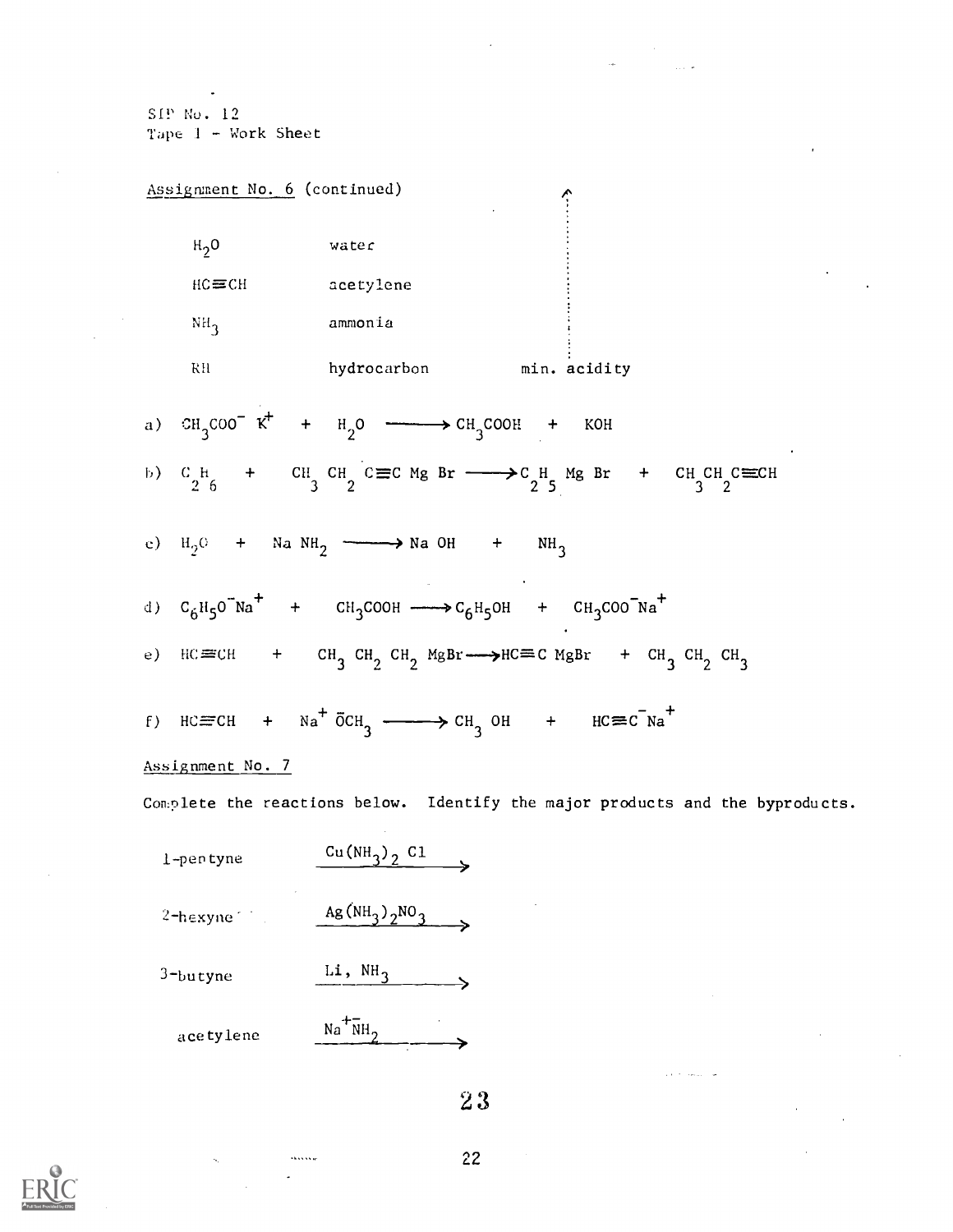Assignment No. 7 (continued)

1 -propyne 2 -propyne  $Ag^{\text{+}}(NH_3)_{2}$  NO<sub>3</sub> Na,  $NH<sub>3</sub>$ 

Example No. 13

 $\overset{\text{Na}}{\longrightarrow}$  $RC \equiv C^{\dagger} Na^{\dagger}$  $RC \equiv CH$  $+$   $R^1$  x  $\longrightarrow$   $RC\equiv CR^1$  + NaX  $RC \equiv C$  $Na$ <sup>+</sup> Nucleophilic substitution - Sn reaction - primary halide  $+$  $:X:$  $\sqrt{1}$  I I  $R - C \equiv C$  $\mathbf H$  $RC \equiv C$ 

 $S_{\rm FDM}$ يى<del>ن</del>

> acetylide anion substitutes the halide anion in the 1° RX. Attack is on C atom.

Elimination - tertiary halide



acetylide anion abstracts the hydrogen from a  $3^\circ$  RX. Attack is on H atom.

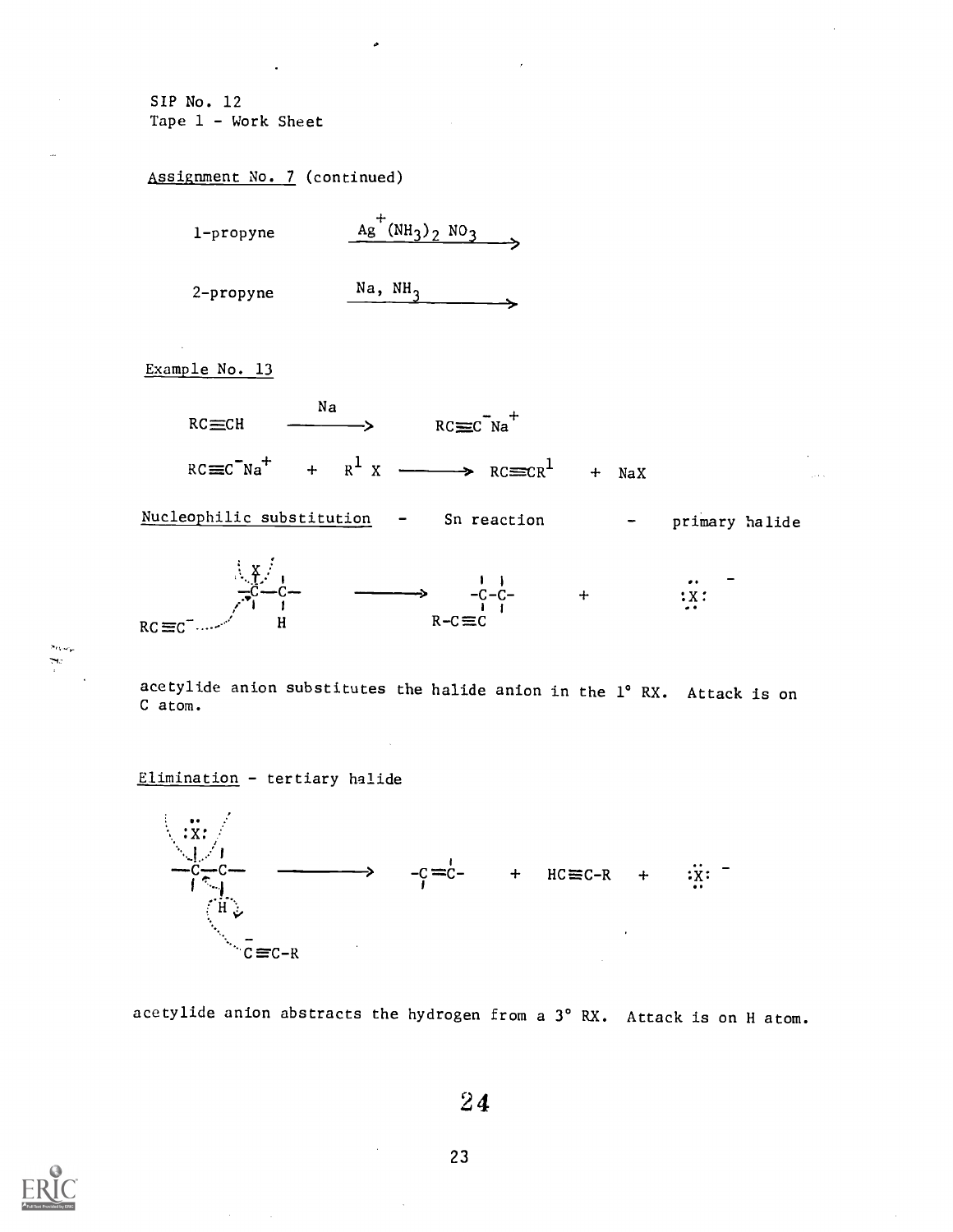Assignment No. 8

Compare the reaction of sodium propyde with n-butyl bromide and tertiary butyl bromide. Name all the products and draw their structure.

Assignment No. 9

Identify all steps in a multi-step laboratory synthesis of the following compounds from acetylene.

a) 1-butyne

b) 2-methy1-3-hexyne

c) 2-pentyne

d) diisopropyl acetylene

e) trans-2-butene



 $25<sub>2</sub>$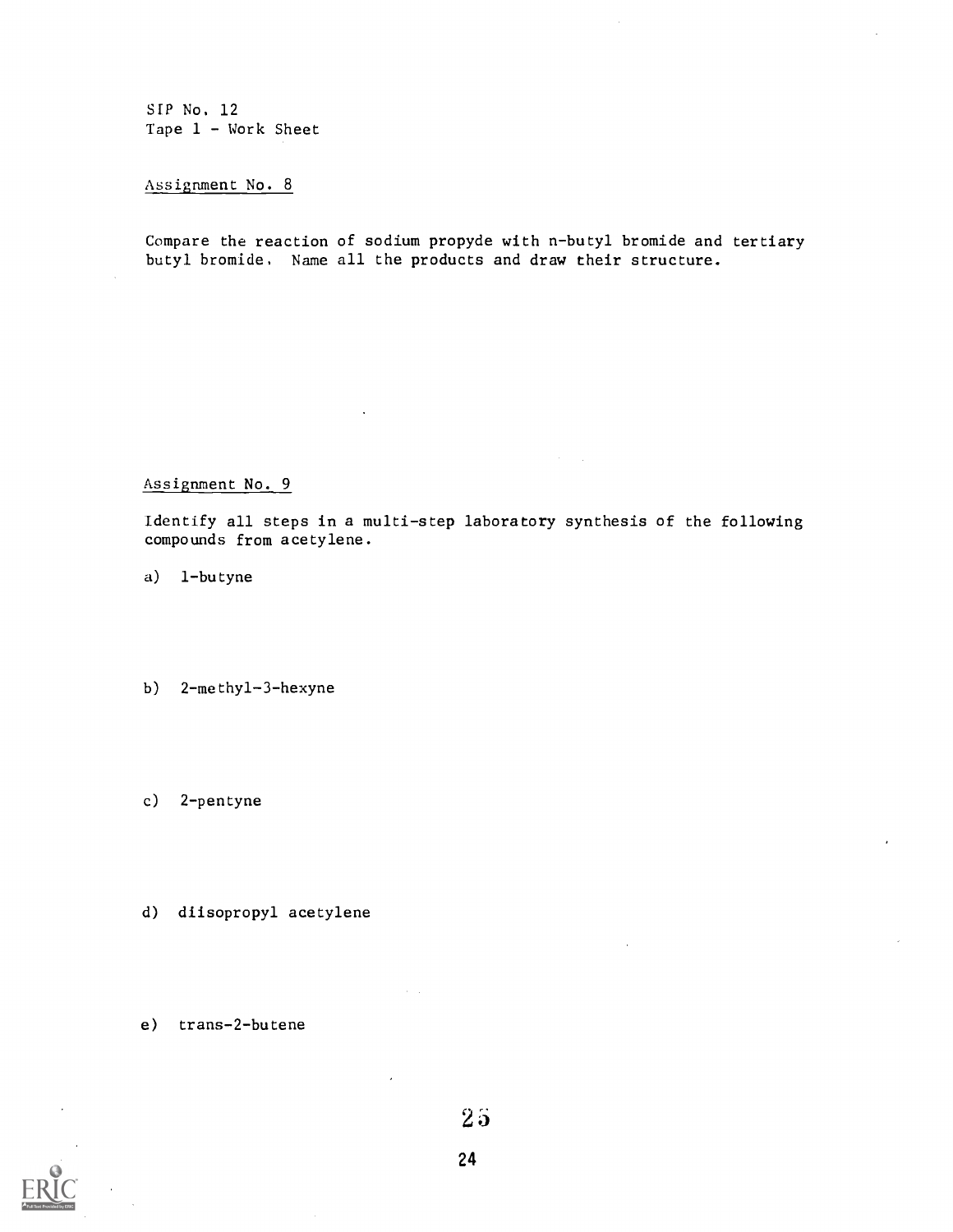Assignment No. 9 (continued)

f)  $2,2$ -dichloro propane

g) 
$$
\operatorname{ace\,one} \quad \operatorname{CH}_{3} \stackrel{\mathbf{0}}{-\mathbf{C}-\mathbf{CH}}_{3}
$$

## Assignment No. 10

Identify the reagents in the following reactions:

- a) acetylene  $\longrightarrow$  sodium acetylide  $\longrightarrow$ 5-methyl-l-hexyne
- b) 2,3-dichloro pentane  $\longrightarrow$  2-pentyne
- c)  $2, 2, 3, 3$ -tetrachloro butane  $\longrightarrow$  2-butyne

## Assignment No. 11

Write all the steps in the multi-step laboratory synthesis of:

- a) cis-2-pentene from ethane
- b)  $CH_3-CH_2-C-CH_3$  (2 0

(2-butanone) from propane

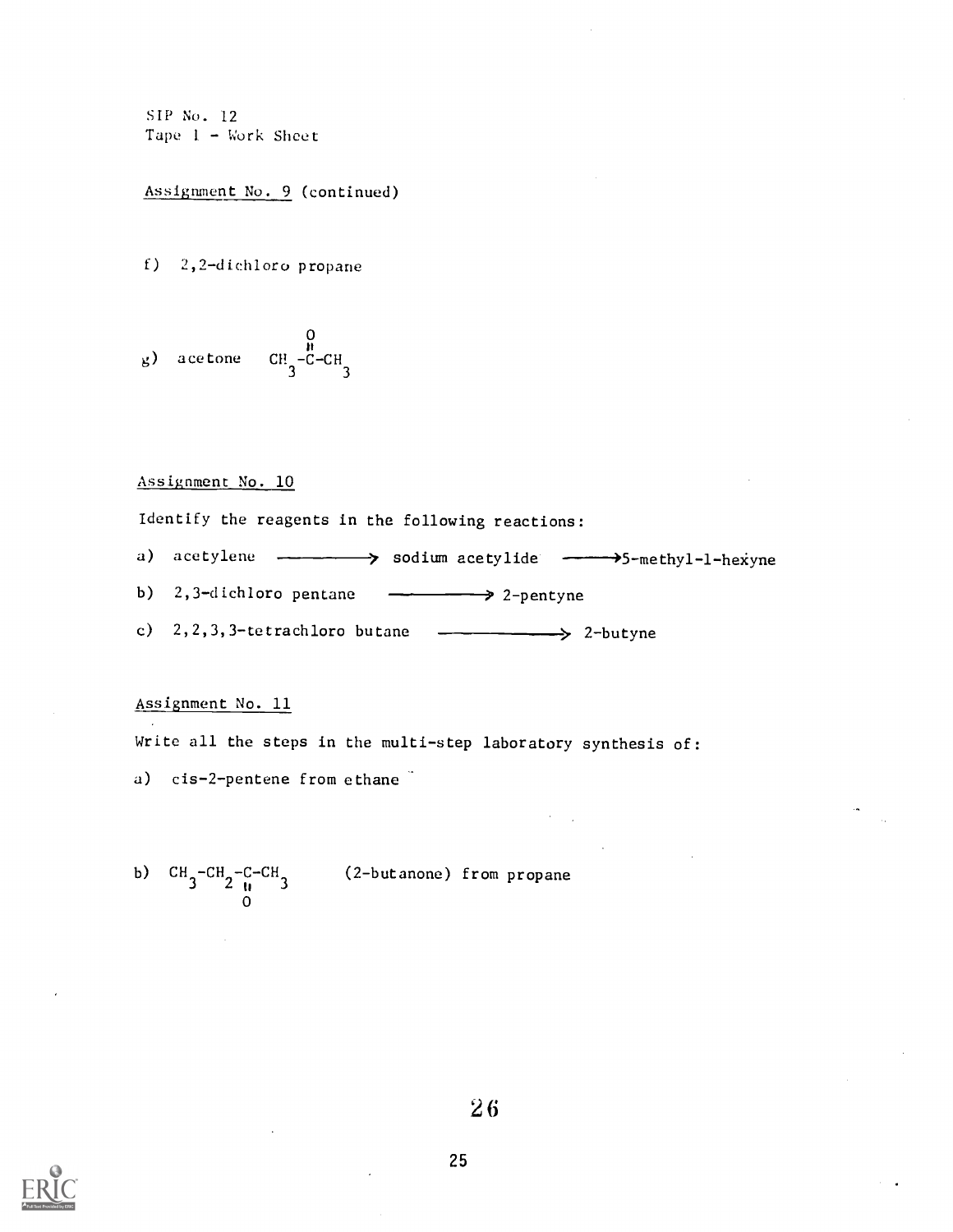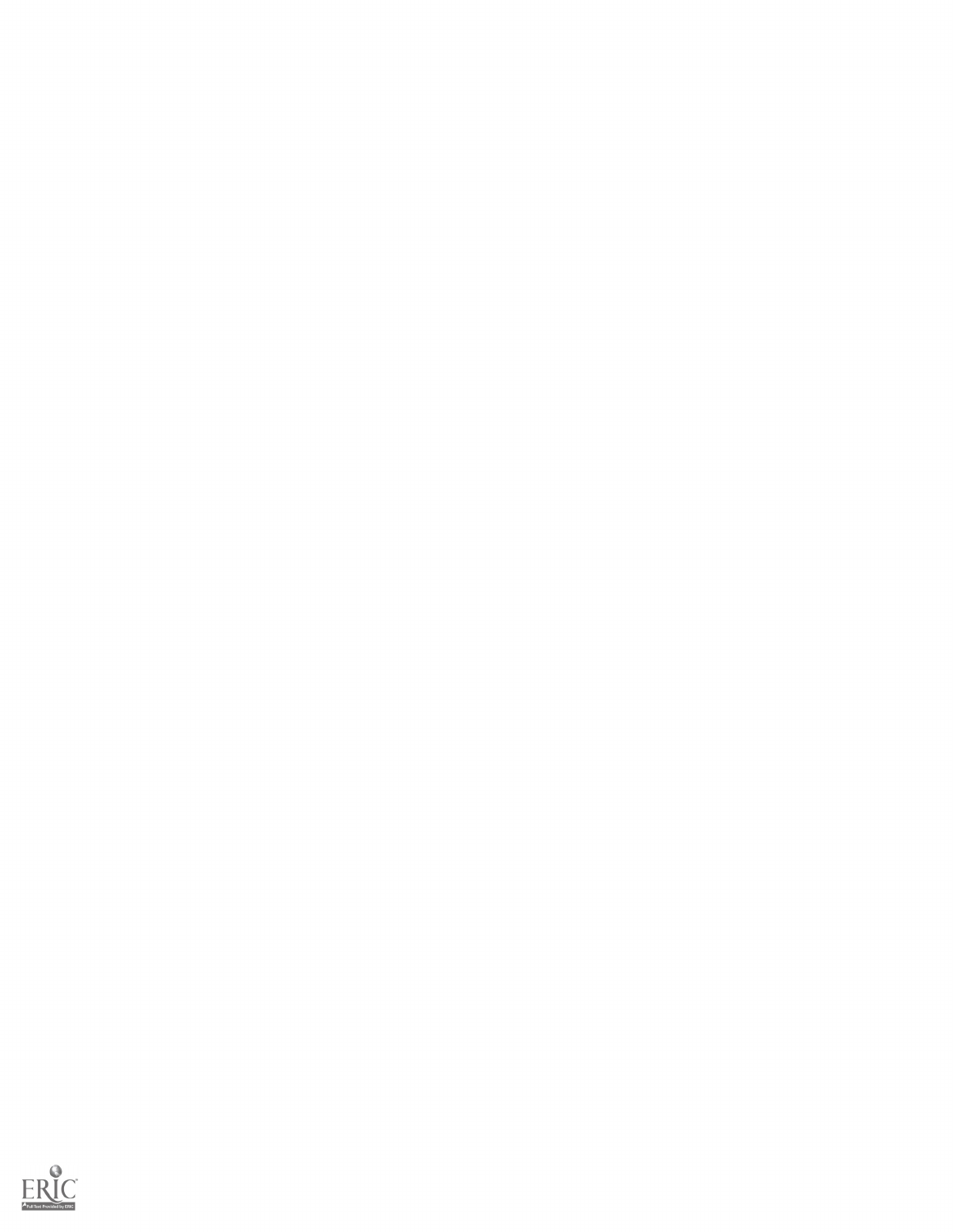SIP No. 12 Tape 1 - Work Sheet

 $\mathcal{A}$ 

# Assignment No. 12

Identify - draw the structures and name compounds A through N formed in the multi-step synthetic scheme below.





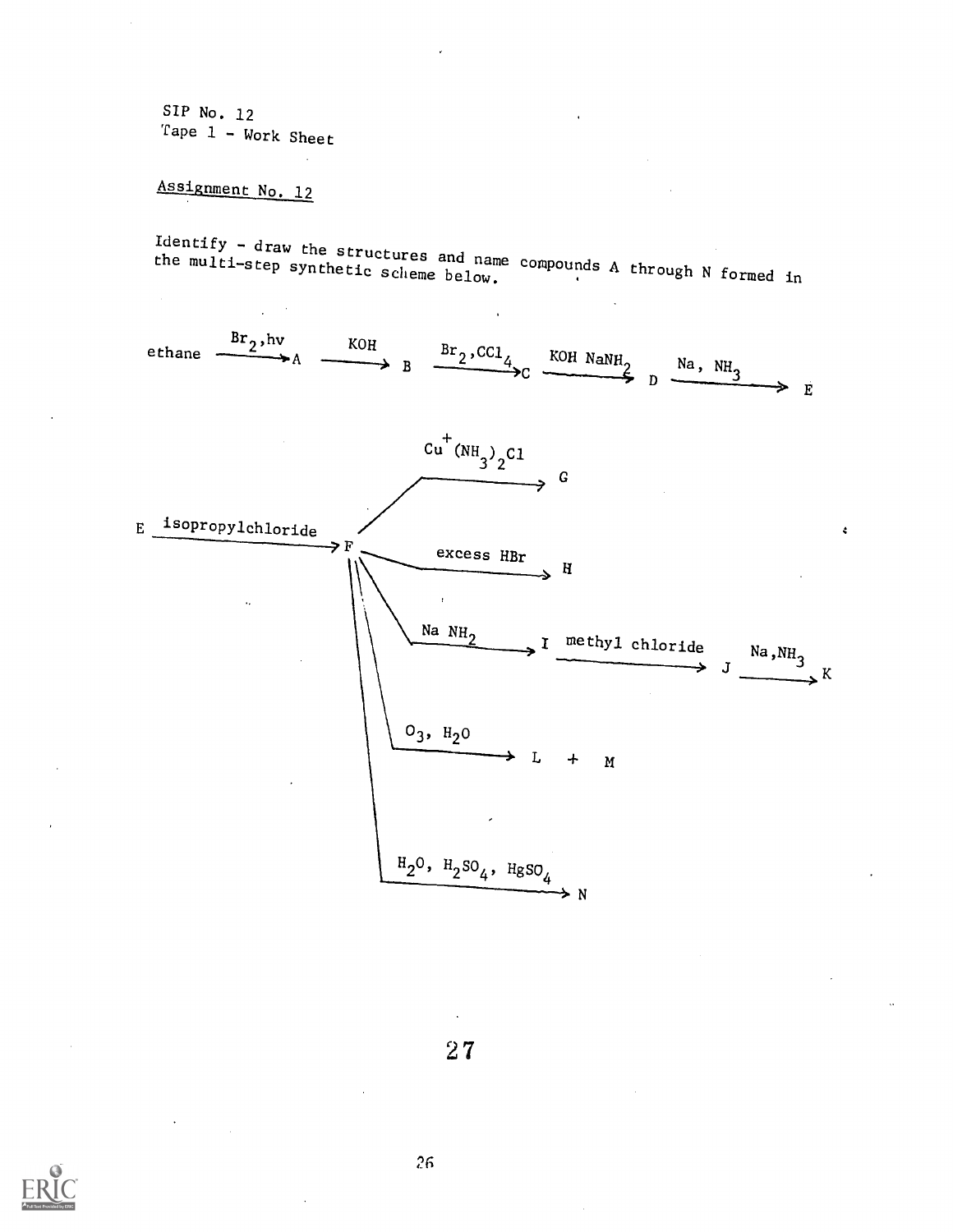Self Instructional Package No. 12 Tape 1 - Answer Sheet

 $\sim$   $\alpha$ 

 $\ddot{\phantom{0}}$ 

 $\bar{z}$ 

# ALKYNES

 $\omega^2$ 

Assignment No. 1 1. CftEC-CH2-CH - 1 -hexyne 0 3'H 20 HCOOH + CH3-CH2-CH2 CH2 COOH 0 3' H <sup>2</sup><sup>0</sup> 2. CH <sup>3</sup>-C=C-CH <sup>2</sup>-CH <sup>2</sup> -CH 3 >CH 3 COOH + CH 3 -CH <sup>2</sup> -CH <sup>2</sup> -COOH 2-hexyne 3. CH3-CH2-CEEC-CH2-CH3 3-hexyne 0 3' H <sup>2</sup> <sup>0</sup> >oz CH 3 -CH CON 2 CH CH <sup>1</sup> <sup>3</sup> 0 3 ,H <sup>2</sup><sup>0</sup> <sup>1</sup> <sup>3</sup> 4. CH 3 -CH--CsEC-CH 3 CH 3 -CH--COOH + CH 3 COOH 4-methy1-2-pentyne CH<sup>3</sup> <sup>0</sup> 3' H 2 <sup>0</sup> CH3 1 1 5. CH 3 -CH--CH <sup>2</sup> -CELICH <sup>&</sup>gt; CH 3 -CH--CH <sup>2</sup> -COOH <sup>+</sup> HCOOH 4-methyl-l-pentyne CH 3 <sup>1</sup> 6. CHTiF.0 -CH --CH 2-CH 3 3-methy1-1-pentyne CH 3 1 7. CH -C--CssCH, 1CH 3 0 3' H 2<sup>0</sup> >0 HCOOH + CH 3 CH <sup>2</sup> CH(CH 3)COOH 0 3, <sup>H</sup> <sup>2</sup><sup>0</sup> 3,3-dimethyl-l-butyne CH <sup>3</sup> C(CH 3 ) <sup>2</sup> COOH + HCOOH 2 8



 $\frac{1}{2}$  .

 $\Delta \sim 10^4$ 

27

 $\mathcal{A}^{\mathcal{A}}$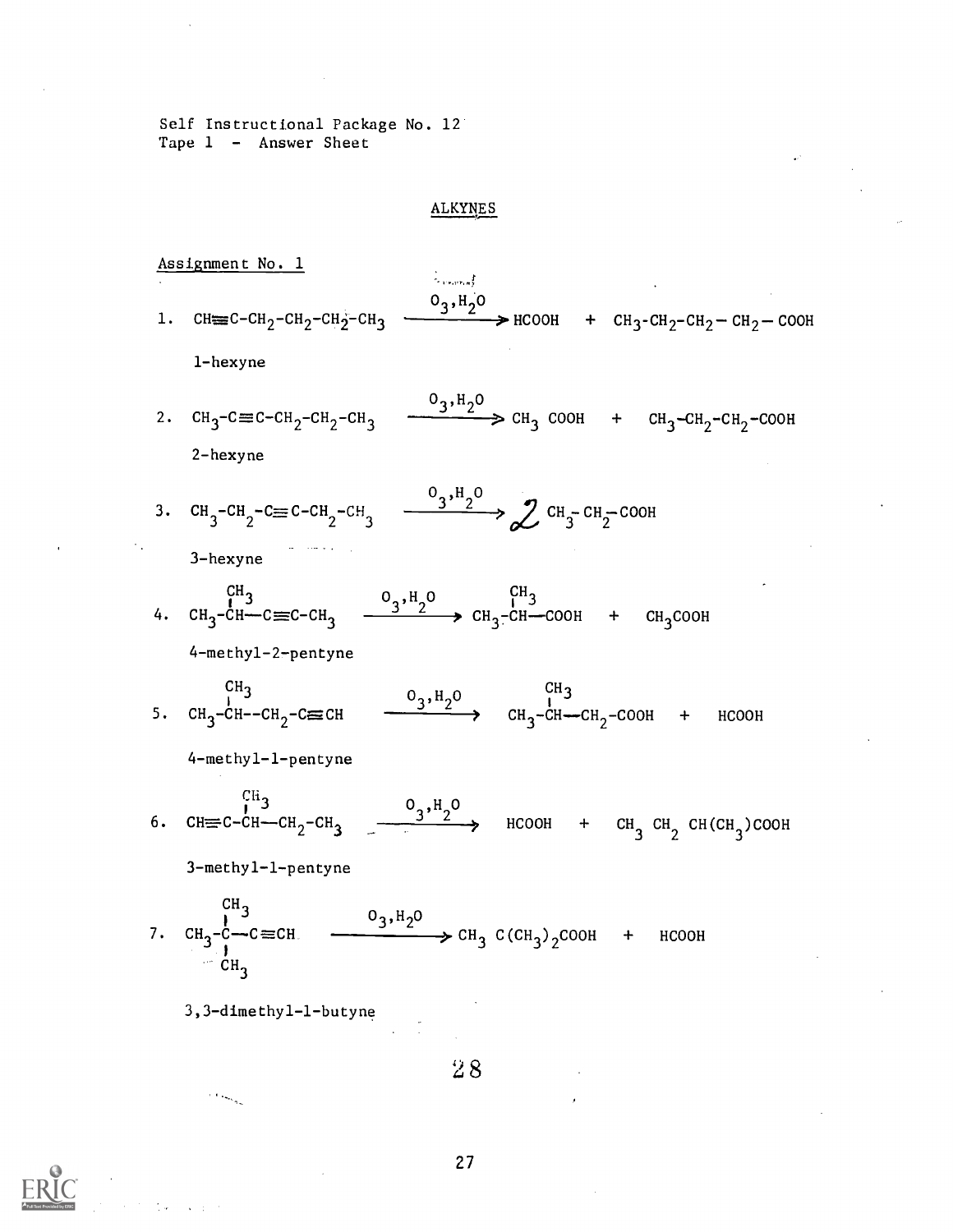

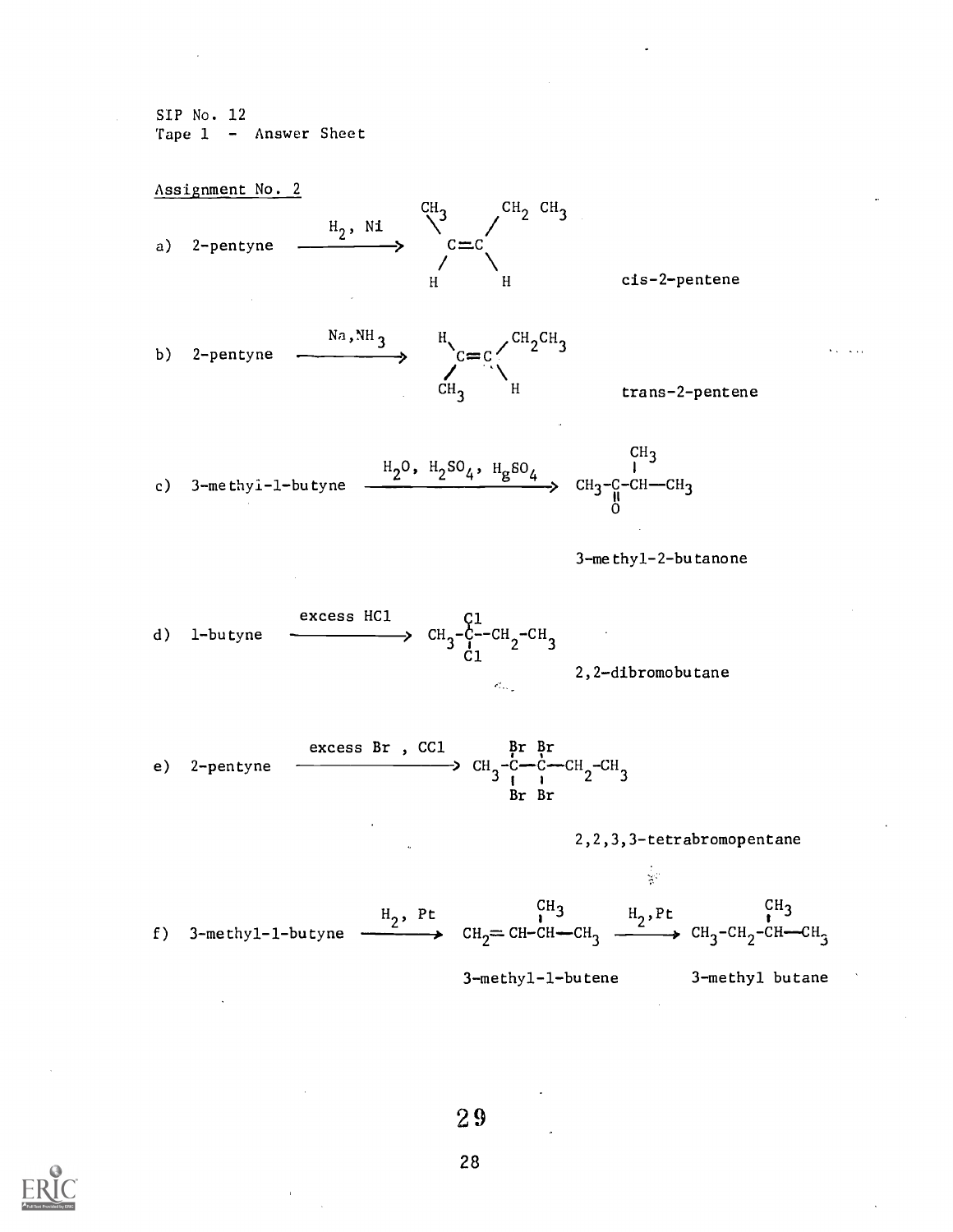Assignment No. 3

Step  $1$  - A mixture is brominated. An optically inactive mixture of 2,3-dibromo hexane is obtained.

Step 2 - Elimination with KOH and NaNH<sub>2</sub>, 2-hexyne is produced.

Step 3 - Reaction of 2-hexyne with hydrogen in presence of nickel (cis addition) yields cis-2-hexene.



cis-2-hexene

Assignment No. 4

 $CH - C \equiv CH$  $\text{H}_2\text{O}$ ,  $\text{H}_2\text{SO}_L$ ,  $\text{H}_1$  SO,  $\text{OH}$  $\triangleright$   $CH_3^-C = CH_2$ 



acetone

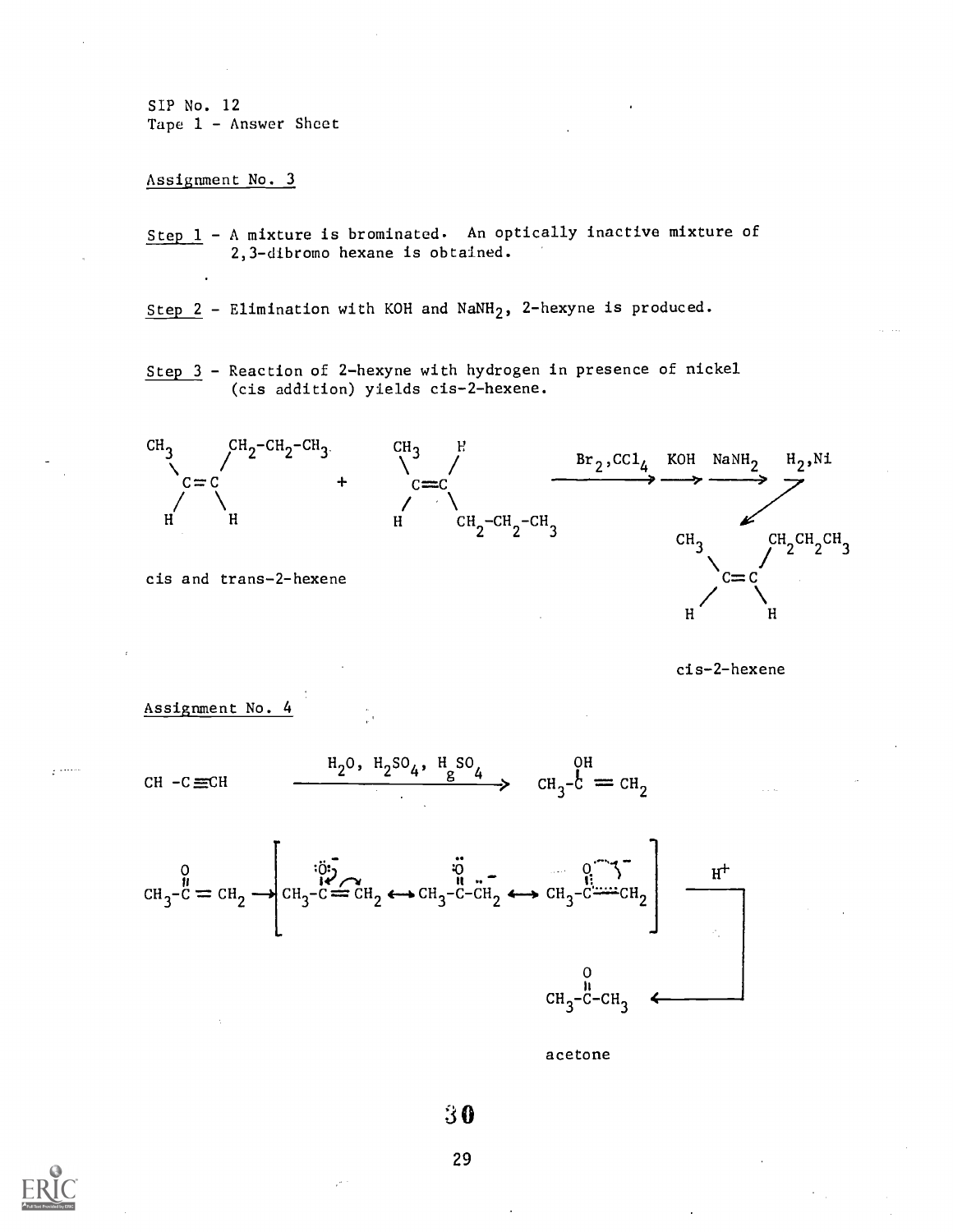Assignment No. 5

|    | stronger acid                               | weaker acid |
|----|---------------------------------------------|-------------|
| a) | water                                       | acetylene   |
|    | b) phenol, $C_6H_5OH$                       | water       |
|    | c) phenol, C <sub>6</sub> H <sub>5</sub> OH | acetylene   |

Assignment No. 6

Reactions that will actually take place are:

c, d, e. In these reactions a stronger acid displaces a weaker acid. Assignment No. 7

1 -pentyne Cu (NH<sub>3</sub>)<sub>2</sub>C1  $\geq$  CH<sub>3</sub>CH<sub>2</sub>CH<sub>2</sub> C=C<sup>-</sup>Cu<sup>+</sup> + NH<sub>4</sub><sup>+</sup> + Cl<sup>-</sup> cuprous pentyde  $Ag(NH_3)2NO_3$ 2-hexyne  $\longrightarrow$  No Reaction 1-butyne acetylene 1-propyne Li,  $NH<sub>3</sub>$  $Na^+$   $\bar{N}$ H<sub>2</sub>  $\rightarrow$  Na<sup>+</sup> C $\equiv$ CH + NH<sub>2</sub>  $\rightarrow$  Li <sup>+</sup>C=C CH<sub>2</sub>CH<sub>3</sub> + 1/2 H<sub>2</sub> 1 lithium butyde 3 sodium acetylide  $Ag^+(NH_3)$  2 NO<sub>3</sub>  $Ag^+$  c=cH-CH<sub>3</sub> + NH<sub>4</sub><sup>+</sup> + +  $+$  NO<sub>3</sub> silver propyde  $\overset{\text{Na}, \text{NH}}{\longrightarrow}$  N. R. 2-propyne 31



 $\mu$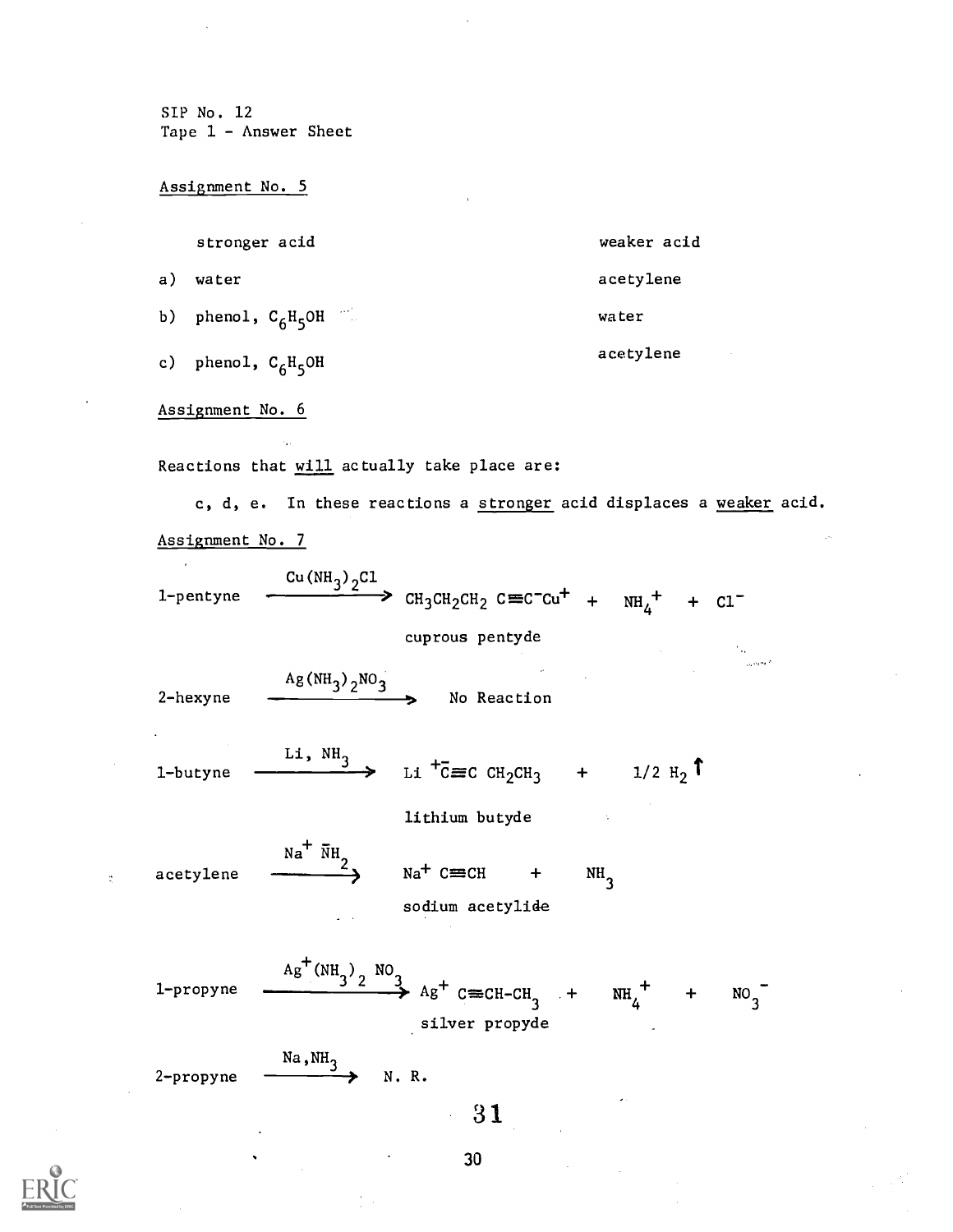Assignment No. 8

$$
\text{Na}^+ \text{ C} \equiv \text{C} - \text{CH}_3 + \text{CH}_3 - \text{CH}_2 - \text{CH}_2 - \text{CH}_2 - \text{CH}_3 - \text{CH}_3 - \text{CH}_2 - \text{CH}_2 - \text{CH}_2 - \text{CH}_3
$$
\n
$$
\text{2-heptyne}
$$

 $\ddot{\phantom{0}}$ 

Mechanism:

 $\sim$ 

$$
CH_{3}-C \equiv C^{-}Na^{+} + CH_{3}-CH_{3} \longrightarrow CH_{3}-C \equiv CH + CH_{2}-CH_{3} + Br^{-}
$$
\n
$$
CH_{3}-C \equiv C^{-}Na^{+} + CH_{3}-C^{+}CH_{3} \longrightarrow CH_{3}-C \equiv CH + CH_{2}-C+_{3} + Na Br
$$
\n
$$
CH_{3}-C \equiv C^{-}Na^{+} + CH_{3}-C^{+}CH_{3} \longrightarrow CH_{3}-C \equiv CH + CH_{2}-C+_{3} + Na Br
$$

Possible Mechanism:

$$
H - \frac{1}{C} \rightarrow H - C = C - CH_3 + CH_3 - C = CH + Br^{-}
$$
\n
$$
CH_3 - C = C^-
$$
\n
$$
CH_3 - C = C^-
$$

Assignment No. 9

a) HC 
$$
\equiv
$$
CH  $\xrightarrow{\text{Na, NH}_3}$  Na<sup>+</sup>C  $\equiv$ C  $\xrightarrow{\text{Sopropylchloride}}$  CH<sub>3</sub>-CH<sub>2</sub>-C $\equiv$ CH  $\xrightarrow{\text{Na, NH}_3}$  Na<sup>+</sup>C  $\equiv$ CH  $\xrightarrow{\text{Sopropylchloride}}$  CH<sub>3</sub>-CH-C $\equiv$ CH  $\xrightarrow{\text{CH}_3}$  CH<sub>3</sub>-CH-C $\equiv$ C H<sub>3</sub>  $\xrightarrow{\text{CH}_3$ -CH-C $\equiv$ C-H<sub>2</sub>-CH  $\xrightarrow{\text{CH}_3}$  CH<sub>3</sub>-CH-C $\equiv$ C Na<sup>+</sup>

 $32<sub>2</sub>$ 

 $\hat{\mathcal{A}}$ 

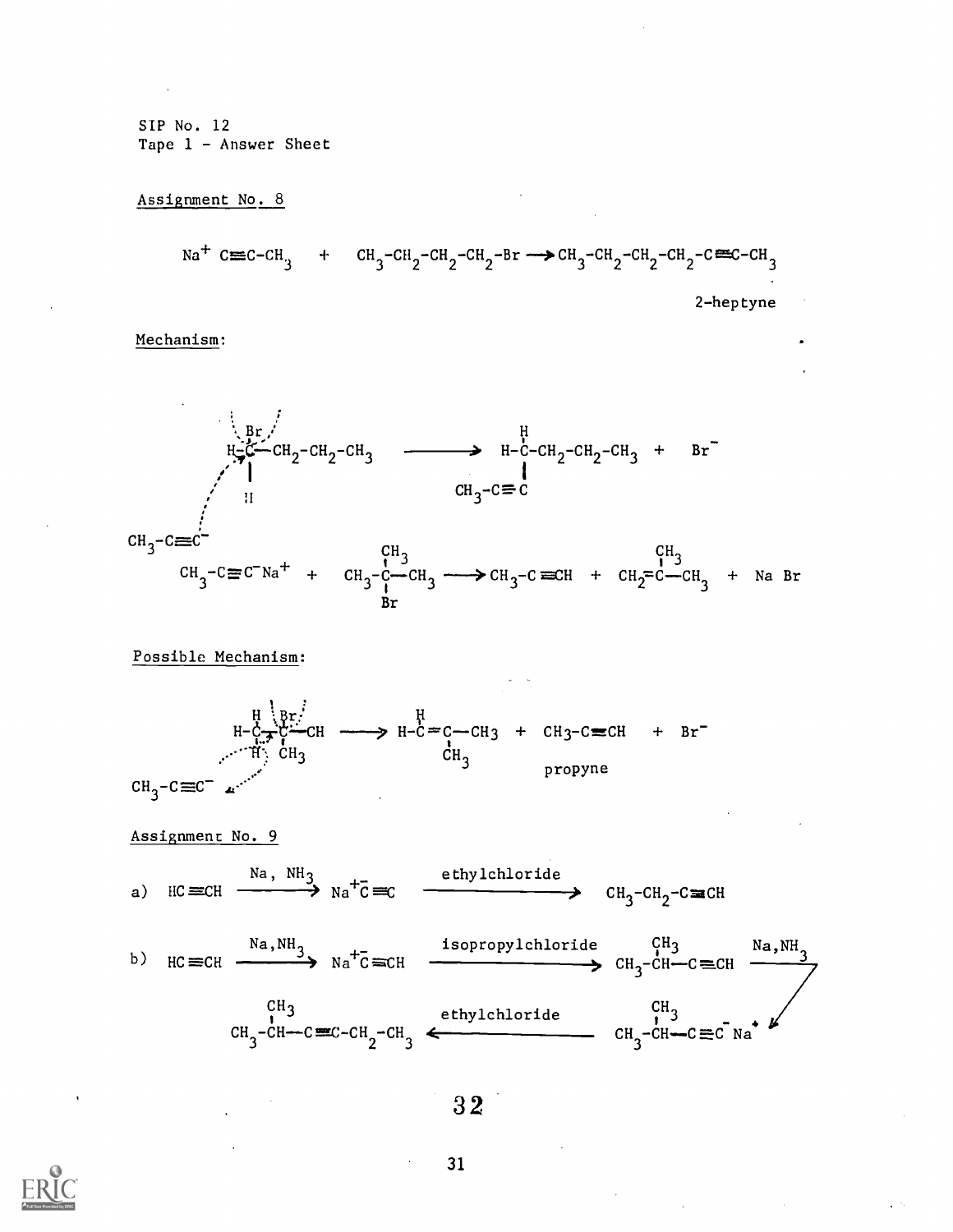SEP No. 12 Tape 1 - Answer Sheet



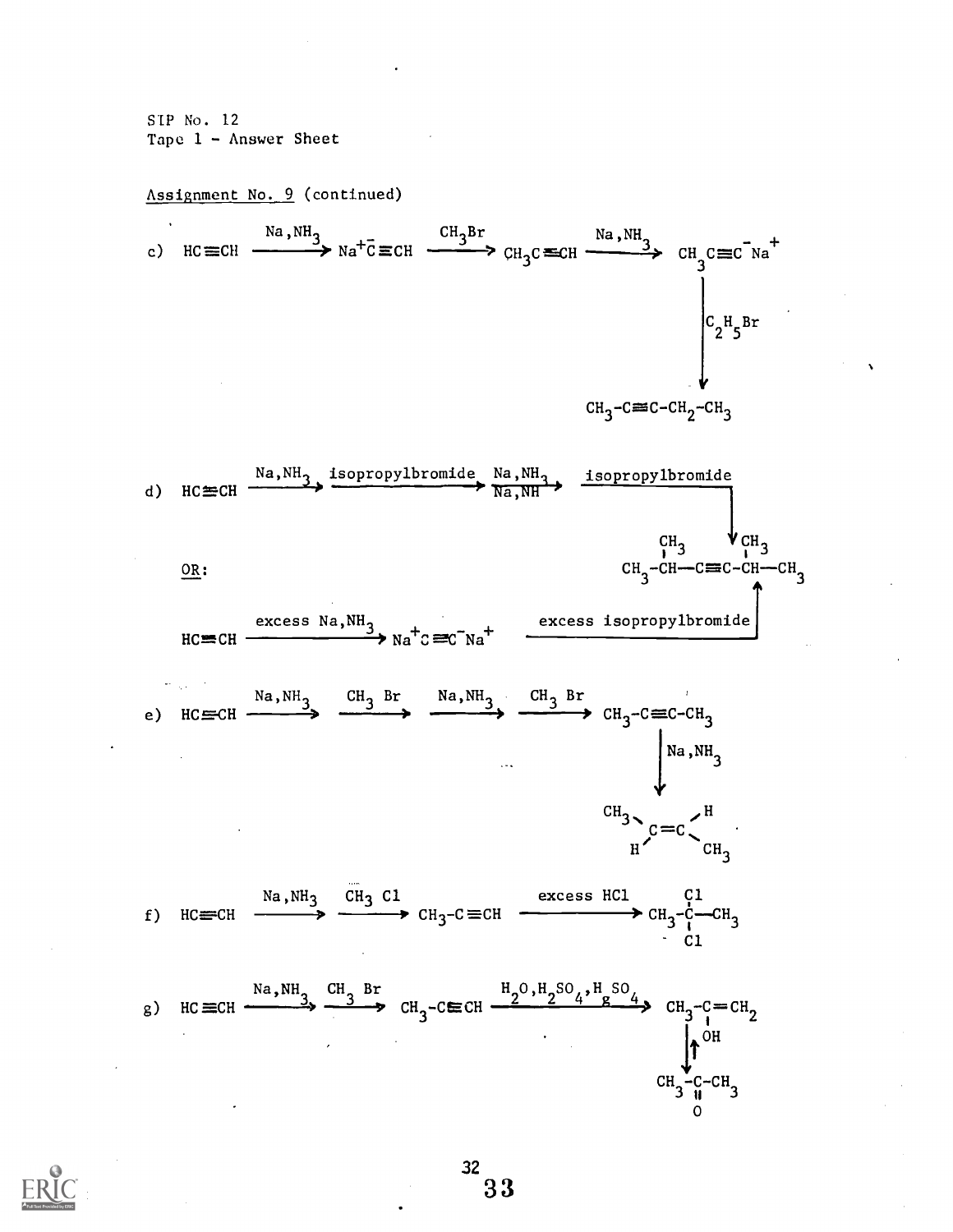SIP No. 12 Tape - Answer Sheet



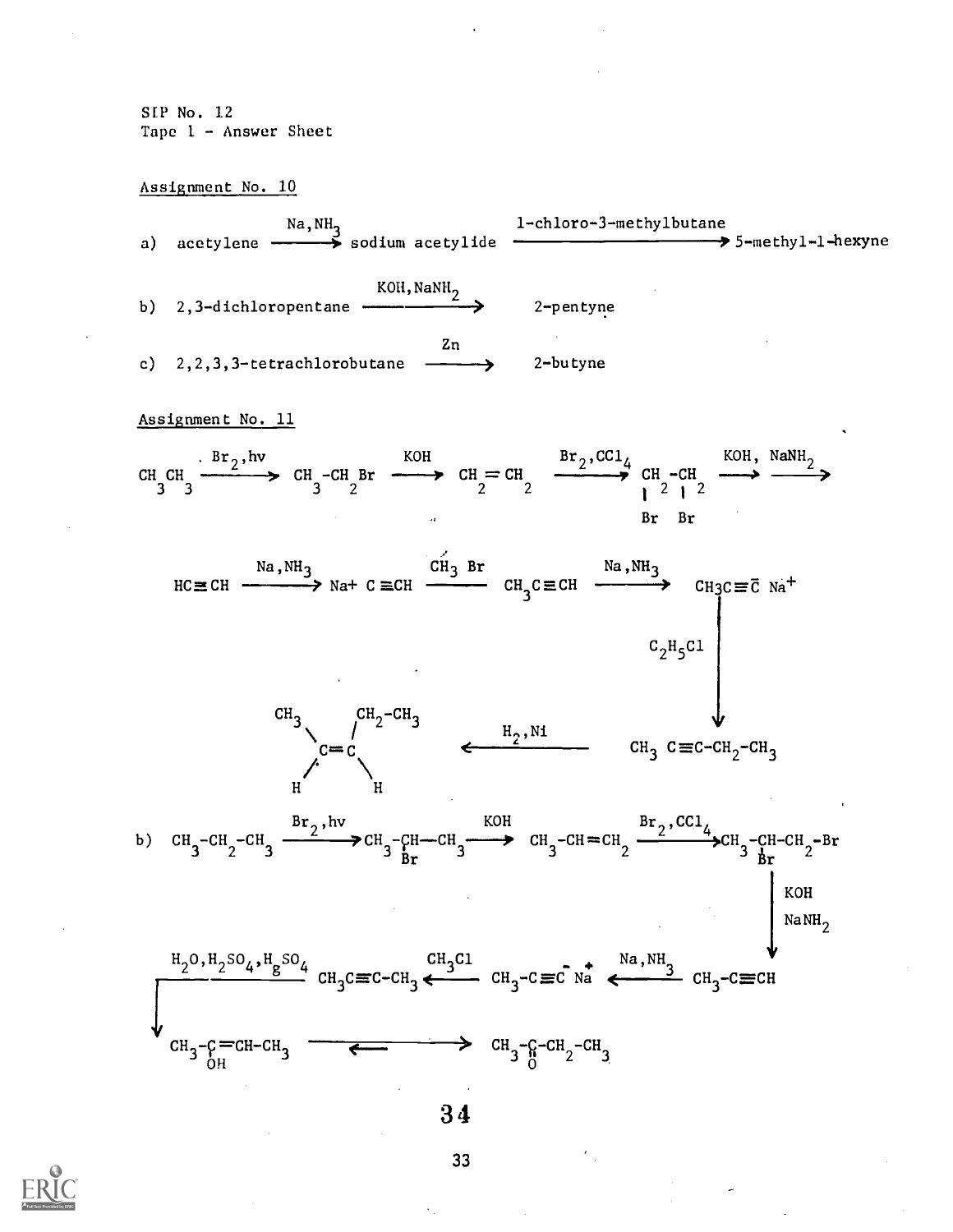

3 6

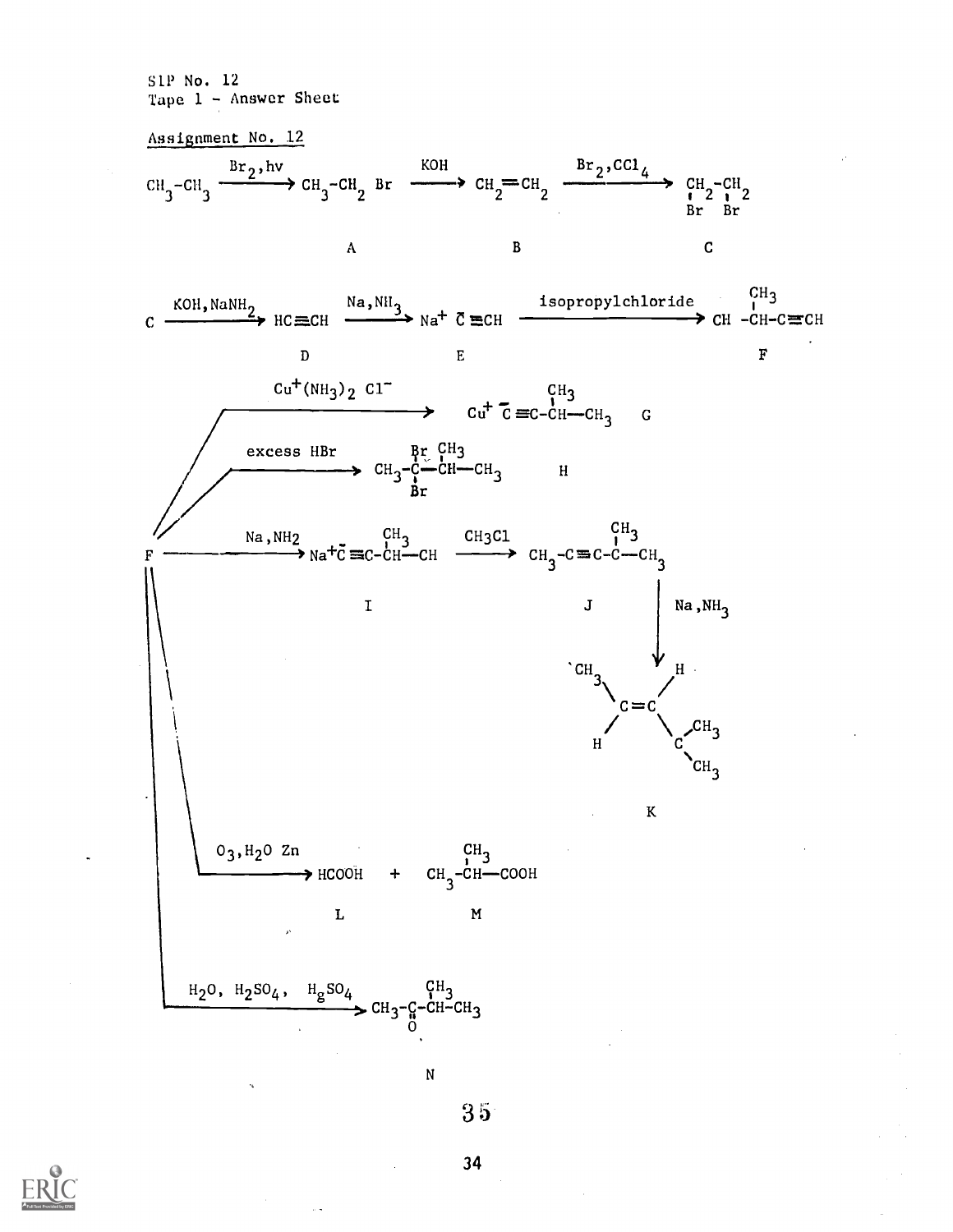- A bromoethane
- B ethylene
- C 1,2-dibromoethane
- D acetylene
- E sodium acetylide
- $F 3$ -methyl-1-butyne
- G cuproup salt of 3-methyl-1-butyne (cuprous alkyde)
- H 2, 2-dibromo-3-methyl-butane
- I sodium alkyde
- J 4-methy1-2-pentyne
- K trans-4-methy1-2-pentyne
- $(L -$  formic acid)
- $(M -$  isobutanoic acid or  $\alpha$ -methyl-propanoic acid)
- $(N 3$ -methy1-2-butanone)

.<br>Sekara والهودان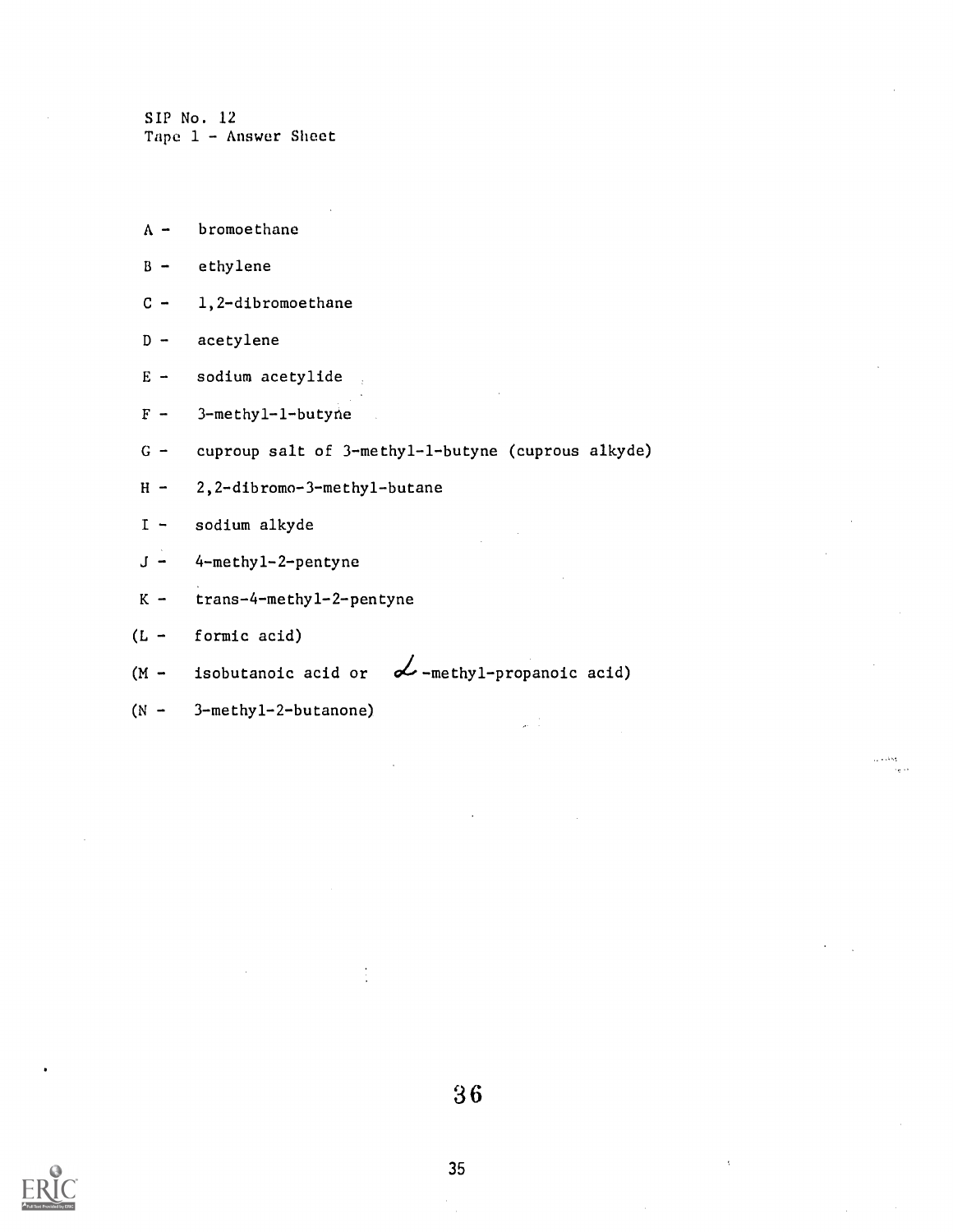Self Instructional Package No. 12 Form D - Progress Check Evaluation

#### ALKYNES

Identify the statements below as true or false by placing a capital T or F in the space provided.

- 1. Dissociation of the OH bond and the hydrogen shift is the essential part of the keto-enol tantomerism.
- 2. \_\_\_\_\_ Electrons of the C-H bond in acetylene are held more closely by the carbon nucleus than the electrons of the C-H bond in an alkane.
- 3. Addition of water to an alkyne follows the Markovnikov rule.
- 4. Addition of hydrogen is presence of paladium is a trans addition.
- 5. Hydrogen in acetylene is more acidic than the hydrogen in ammonia.
- 6. 2-pentyne has higher boiling point than 1-hexyne.
- 7. Carbon-carbon bond in ethylene is stronger than the carboncarbon bond in acetylene.
- 8. The shape of the acetylene molecule is flat with angles of  $120^\circ$ .
- 9. Reaction of a tertiary alkylhalide with sodium acetylide results in the elimination reaction.
- 10. Calcium carbide is the major source for the commercial preparation of acetylene.

Circle the correct answer or answers in the questions below.

11. .Identify the major product obtained in the following reaction:

Na, NH<sub>2</sub> 1-chloro-3-methyl butane  $\text{Cu}^+$  (NH<sub>2</sub>)<sub>2</sub>NO<sub>2</sub> acetylene  $\hspace{0.1cm}\longrightarrow\hspace{0.1cm}$  $CH<sub>3</sub>$ a)  $CH_3$ -CH--CH<sub>2</sub>-CH<sub>2</sub>-C $\equiv$ C-NO<sub>3</sub> 3

3 7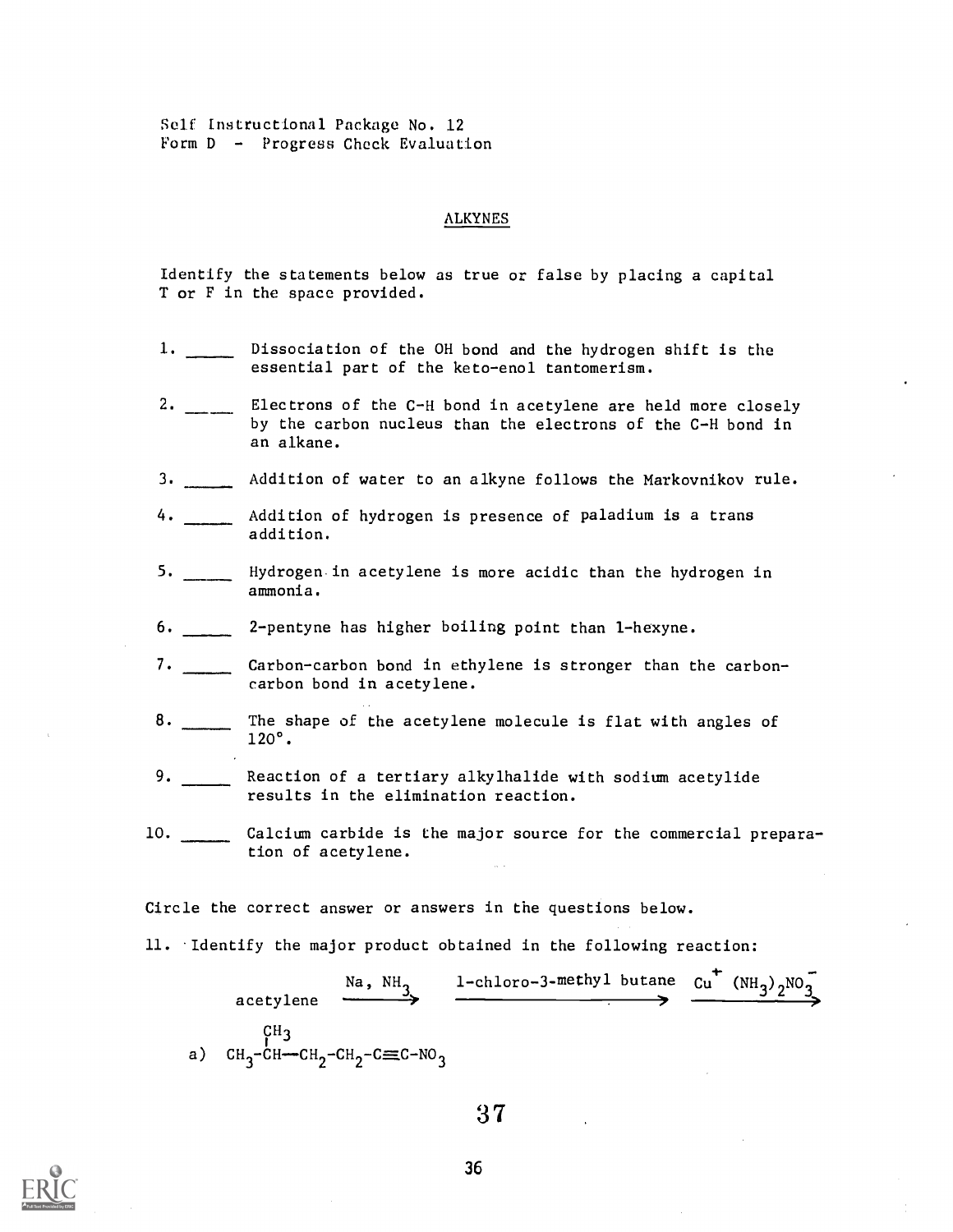SIP No. 12

Form D - Progress Check Evaluation

11. b) 
$$
CH_3-CH_2-CH-CH_2-CH=CH_2-CEC
$$
 Cu  
\n $CH_3$   
\nc)  $CH_3-CH_2-CH-CH_2-CEC$  NO<sub>3</sub>  
\n $CH_3$   
\nd)  $CH_3-CH-CH_2-CH_2-CEC$  Cu

- 12. The reagents that can be used to convert acetylene into 2-methylhexane are:
	- a) Na,  $NH_3$ ; methylchloride; Na,  $NH_3$ ; isopropyl bromide;  $H_2$ , Pt
	- b) Na,  $NH_3$ ; 1-bromo-3-methyl butane;  $H_2$ , Ni
	- c) Na,  $NH_3$ ; 1-bromo-2-methyl butane;  $H_2$ , Pd
	- d) Na,  $NH_3$ ; methylbromide; Na, NH<sub>3</sub>; isobutylbromide; Na, NH<sub>3</sub> 3

13. Reagents required to produce cis 2-pentene from 2-pentyne are:

- a)  $H_2$ , Pt
- b),  $H_2$ , Ni
- c) Na,  $NH<sub>3</sub>$
- d) Li,  $NH<sub>3</sub>$
- 14. Reagents required to produce 1-propyne from 1,1,2,2-tetrachloropropane are:
	- a) KOH,  $N \text{a}NH_{2}$
	- b) KOH,  $(CH_3)_3$  CO-K<sup>+</sup>
	- c)  $N \text{a} NH_{2}$ 2

m.

 $A$ ) Zn



38

بعد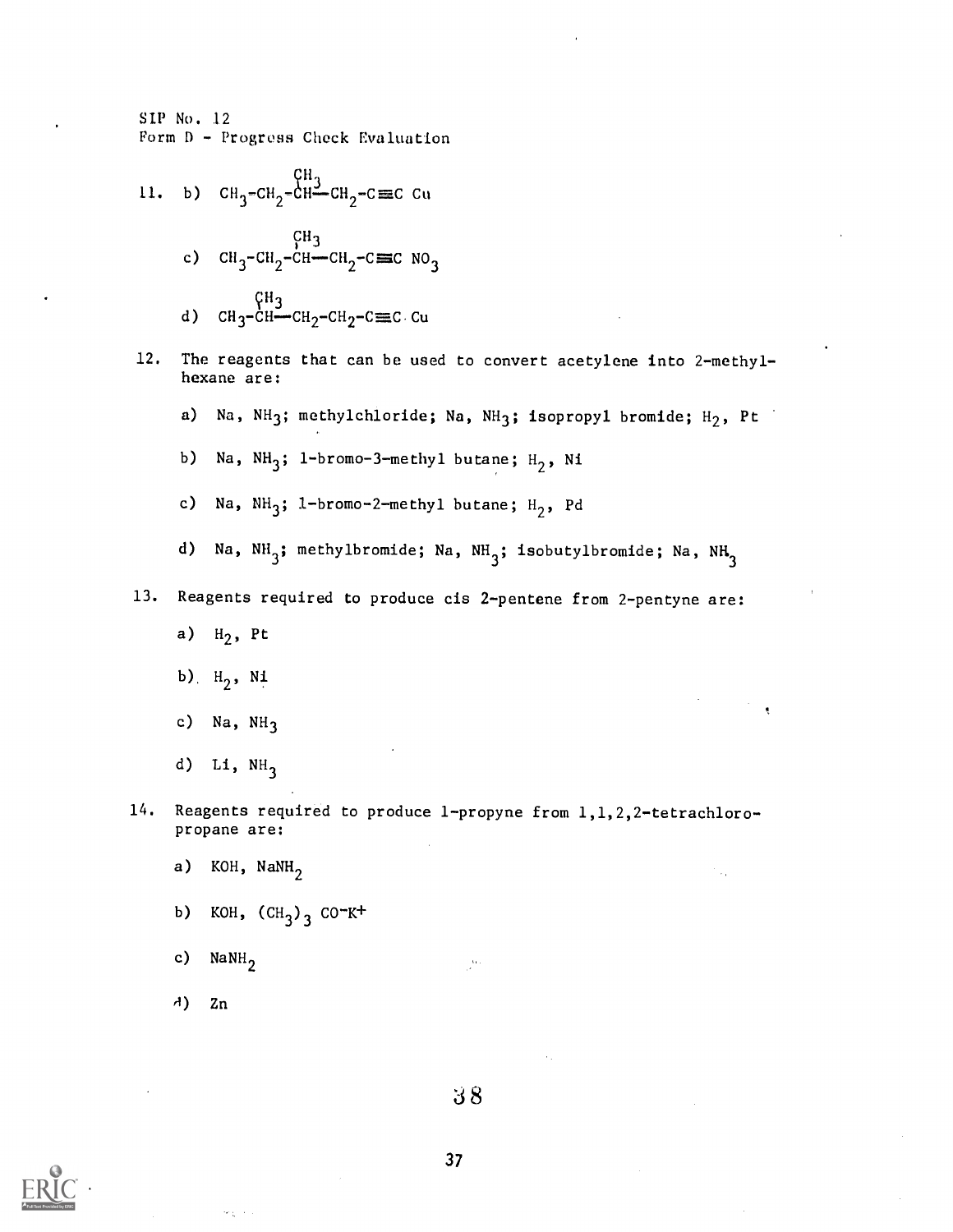SIP No. 12 Form D - Progress Cheek Evaluation

15. When 5-methyl-2-hexyne is subjected to ozonolysis the following products arc obtained:

 $\epsilon_{\rm q}$ 

a) 
$$
CH_3
$$
 coOH  $CH_3$ -CH<sup>2</sup>-CH<sup>2</sup>-COOH

- $\text{CH}_3$  CH<sub>3</sub>-CH=O CH<sub>3</sub>-CH--CH<sub>2</sub>-CH=O
- c)  $CH_3$ -COOH  $CH_3$ -CH<sub>2</sub>-CH<sub>2</sub>-CH--COOH
- d) CH<sub>3</sub>-CHO CH<sub>3</sub>-CH<sub>3</sub>-CH--CHO  $CH<sub>3</sub>$
- 16. Identify product B in the following reaction synthesis:

Na, NH<sub>3</sub> isobutylbromide Na, NH<sub>3</sub> CH<sub>3</sub>Br Br $_2$ ,CCl<sub>4</sub>  $\overrightarrow{a}$  acetylene  $\longrightarrow$   $\longrightarrow$   $\longrightarrow$   $\longrightarrow$   $\longrightarrow$   $\longrightarrow$  B

- a) 2,2,3,3-tetrabromo-5-methyl hexane
- b) 3,3-dibromo-5-methyl hexane
- c) 1,1,1,3-tetrachloro-2,3-dibromo-2,5-dimethyl hexane
- d) 1,1,1,3-tetrachloro-2,5-dimethyl hexane
- 17. The compound obtained in the reaction of 1-butyne with water in acidic medium and in presence of  $H_gSO_4$  is:

$$
CH_3-CH-CH_2-CH_3
$$

b) 
$$
CH_2 = CH - CH_2 - CH_3
$$

c) 
$$
\begin{array}{cc}\n\text{CH--CH}_{2} & -\text{CH}_{2} & -\text{CH}_{3} \\
\text{N} & 0 & \text{V}\n\end{array}
$$

d) 
$$
CH_3-C-CH_2-CH_3
$$
  
o



3 9

 $\hat{\mathbf{w}}$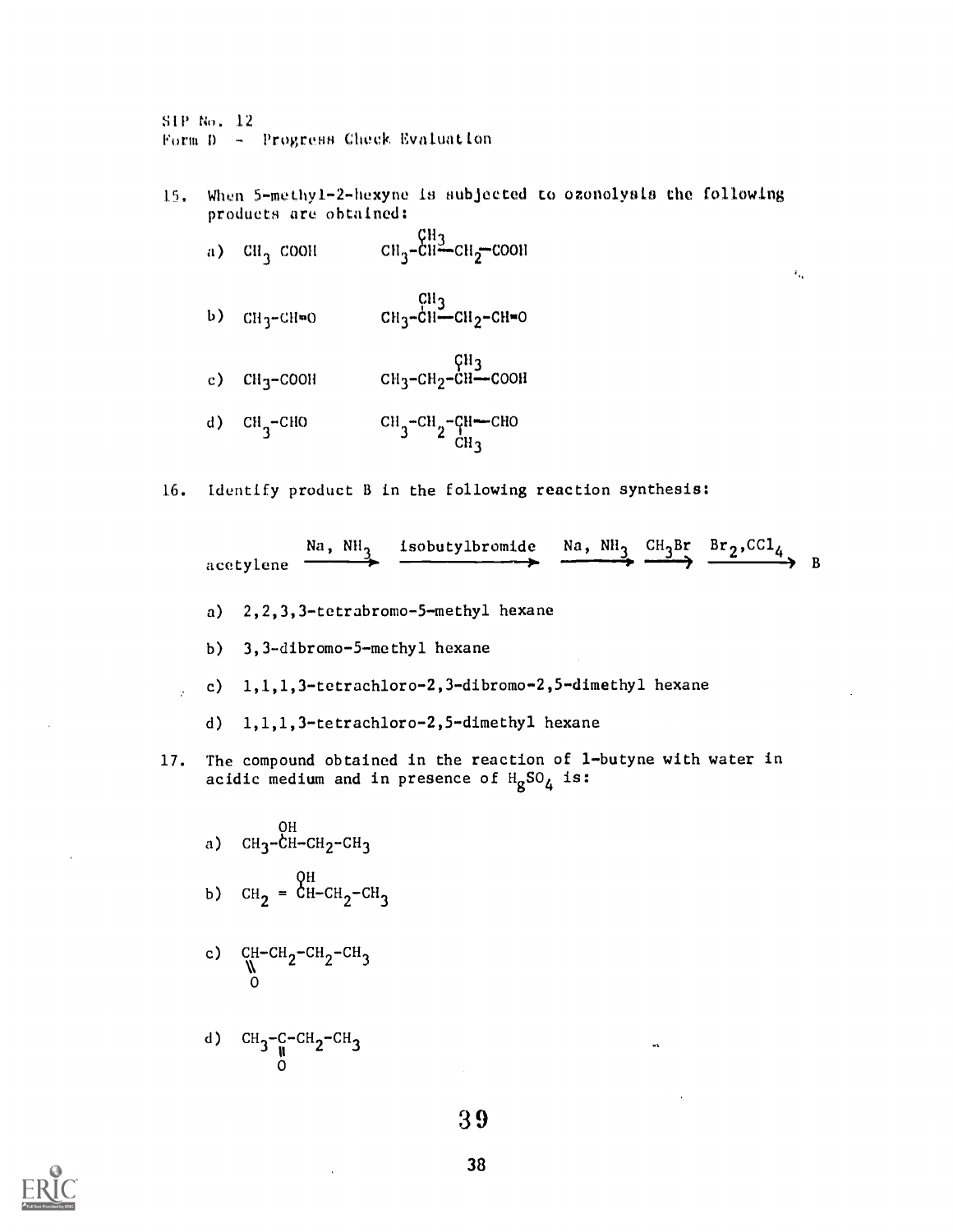SIP No. 12 Form 0 - Progreno Check Evaluation

- 18. The major products in the reaction of 1-propyne with isopropylmagneatumbromide (Grignard compound) are:
	- a)  $CH_3$ -CH--C $\equiv$ C-CH<sub>2</sub>-CH<sub>3</sub>
	- $h$ ) CH<sub>3</sub>CH<sub>3</sub>CH<sub>3</sub>
	- c)  $CH_3-C\equiv C\bar{M}gBr$

$$
CH3-CH-C \equiv C-CH3
$$

- 19. The major product or products in the reaction of sodium propyde with 2-chlorobutane is:
	- a) 4-methy1-2-hexyne
	- b) propyne
	- c) 1-butene
	- d) 2-butene
- 20. The correct statements about the reaction below are:

 $3^{0}$ <sup>Na+</sup> + C<sub>6</sub><sup>H</sup><sub>5</sub><sup>OH</sup> - C<sub>6</sub><sup>H</sup><sub>5</sub><sup>O</sup> Na<sup>+</sup> + CH<sub>3</sub>OH

- a) methanol CH<sub>3</sub>OH is stronger acid than phenol C6H<sub>5</sub>OH
- b) phenol donates hydrogen to sodium methoxide  $CH_3O-Na^+$
- c) phenol is stronger acid than methanol
- d) methanol displaces phenol from the salt
- 21. Identify the reactions that will take place:

a) CH<sub>3</sub>OH + NaOH 
$$
\longrightarrow
$$
 CH<sub>3</sub>O<sup>-</sup>Na<sup>+</sup> + H<sub>2</sub>O

b)  $CH_3OH$  +  $HC \equiv C^-Na^+$   $\longrightarrow CH_3O^-Na^+$  +  $HC \equiv CH$ 

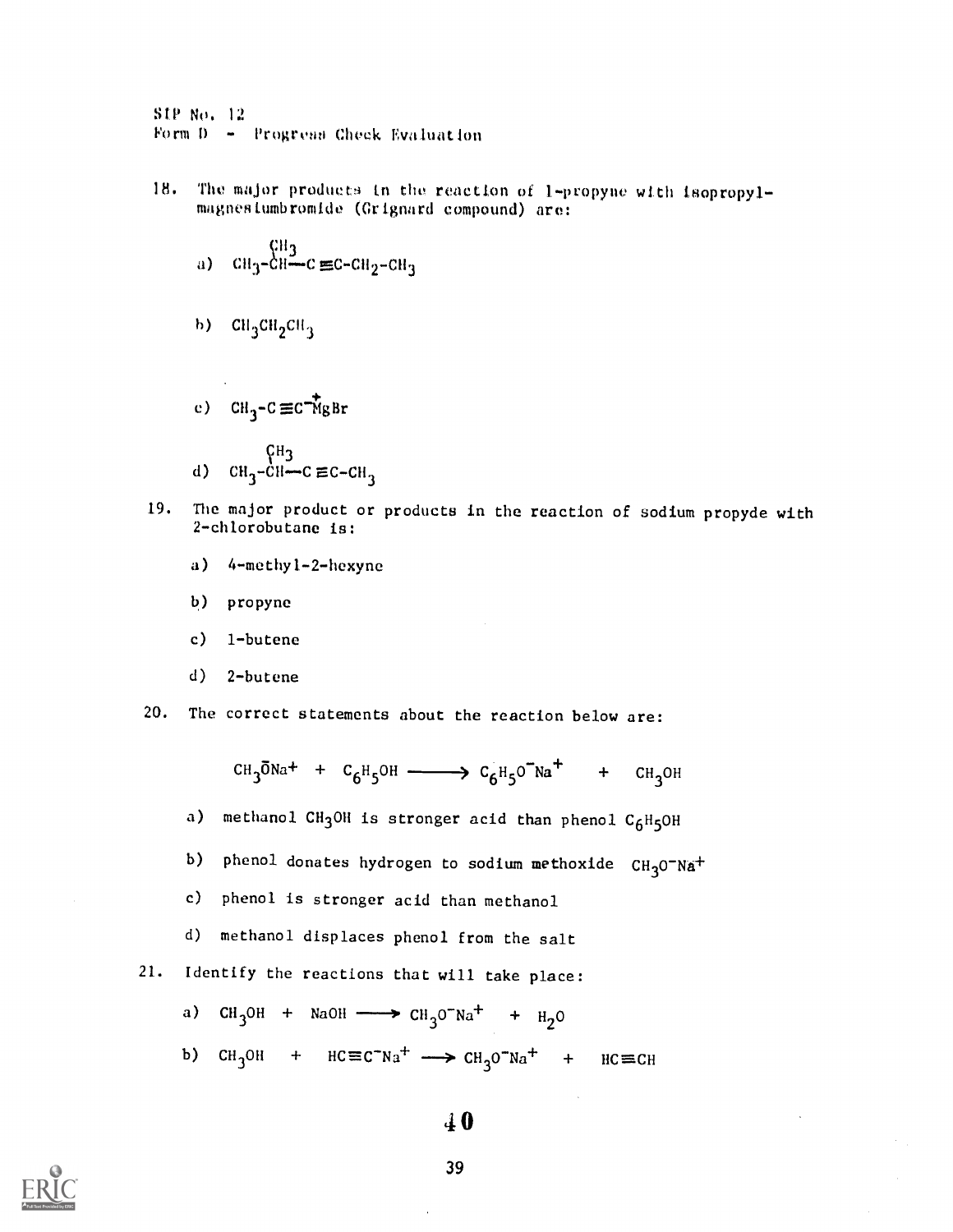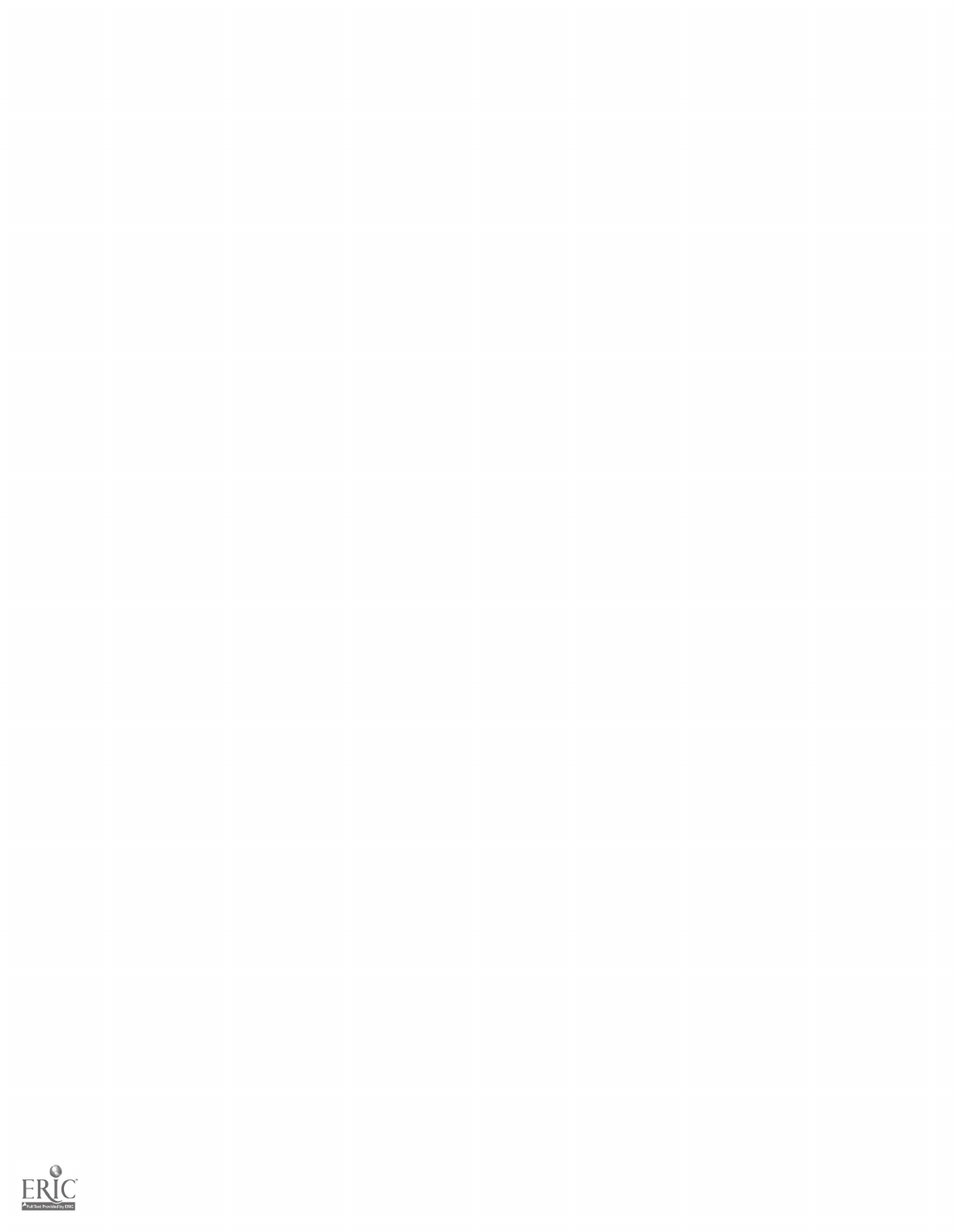SIP No. 12 Form D - Progress Check Evaluation

21. c)  $N \text{a} \text{NH}_2$  +  $H_2$ O  $\longrightarrow$   $NH_3$  + NaOH

d) NaOH +  $HC \equiv CH \longrightarrow H_2O$  +  $Na^+C \equiv CH$ 

 $t_{\rm{core}}$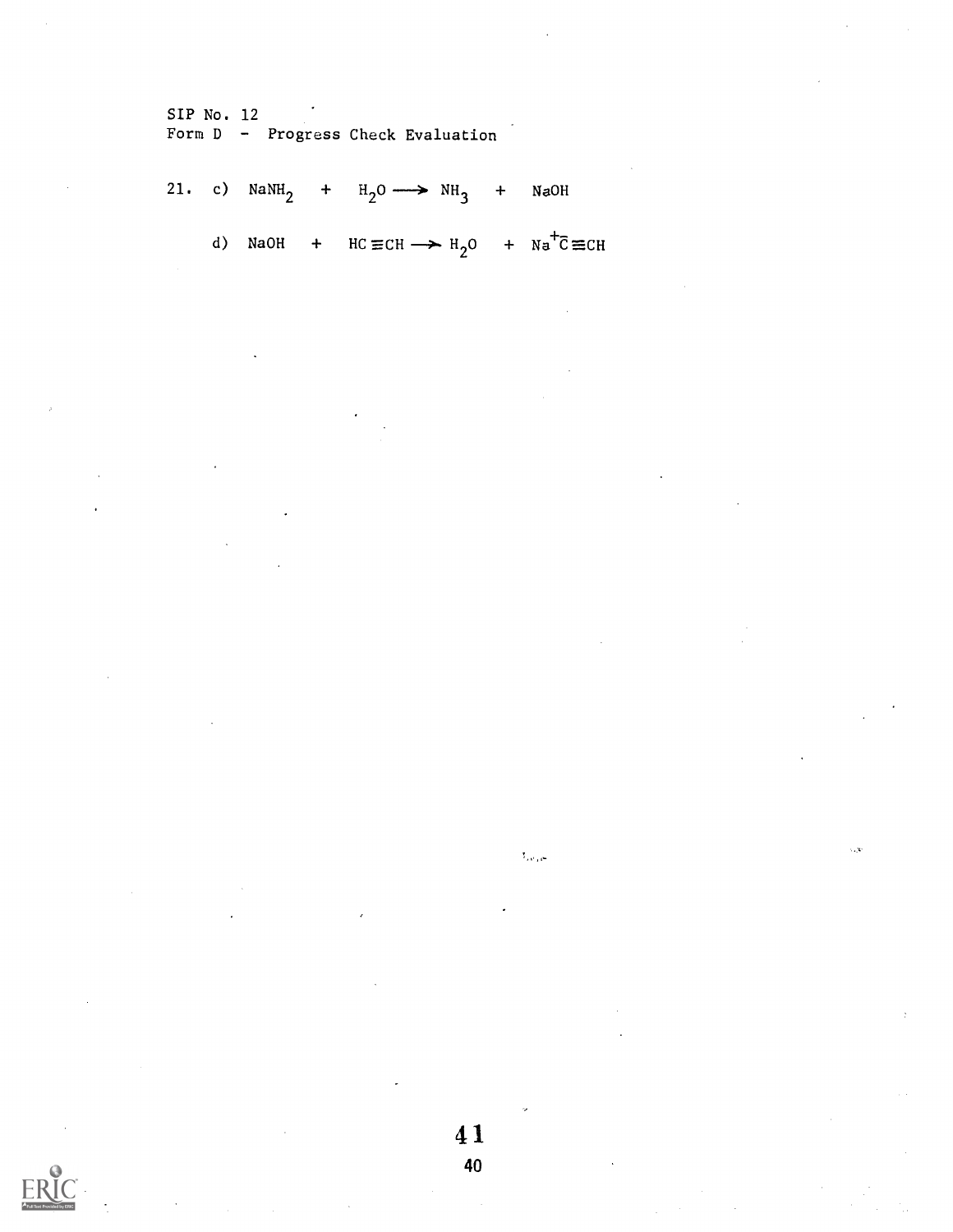Self Instructional Package No. 12 Form  $B^{\perp}$  - Answer Sheet

÷

# ALKYNES

| 1. F                                                    |       | 12. b       | 23. a, d      |
|---------------------------------------------------------|-------|-------------|---------------|
| 2. T                                                    |       | 13. b, c    |               |
| 3. F                                                    |       | 14. a, c    |               |
| 4. T                                                    |       | 15. c, d    | $\pmb{\cdot}$ |
| 5. T                                                    |       | 16. a, b, d |               |
| 6. F                                                    | 17. c |             |               |
| 7. T                                                    | 18. b |             |               |
| 8. T                                                    | 19. b |             |               |
| 9. T                                                    | 20. c |             |               |
| 10. F                                                   | 21. c |             |               |
| 11. T<br>$\langle\delta\mathcal{X}\rangle_{\mathbf{z}}$ |       | 22. b, c, d |               |

4 2

. . .

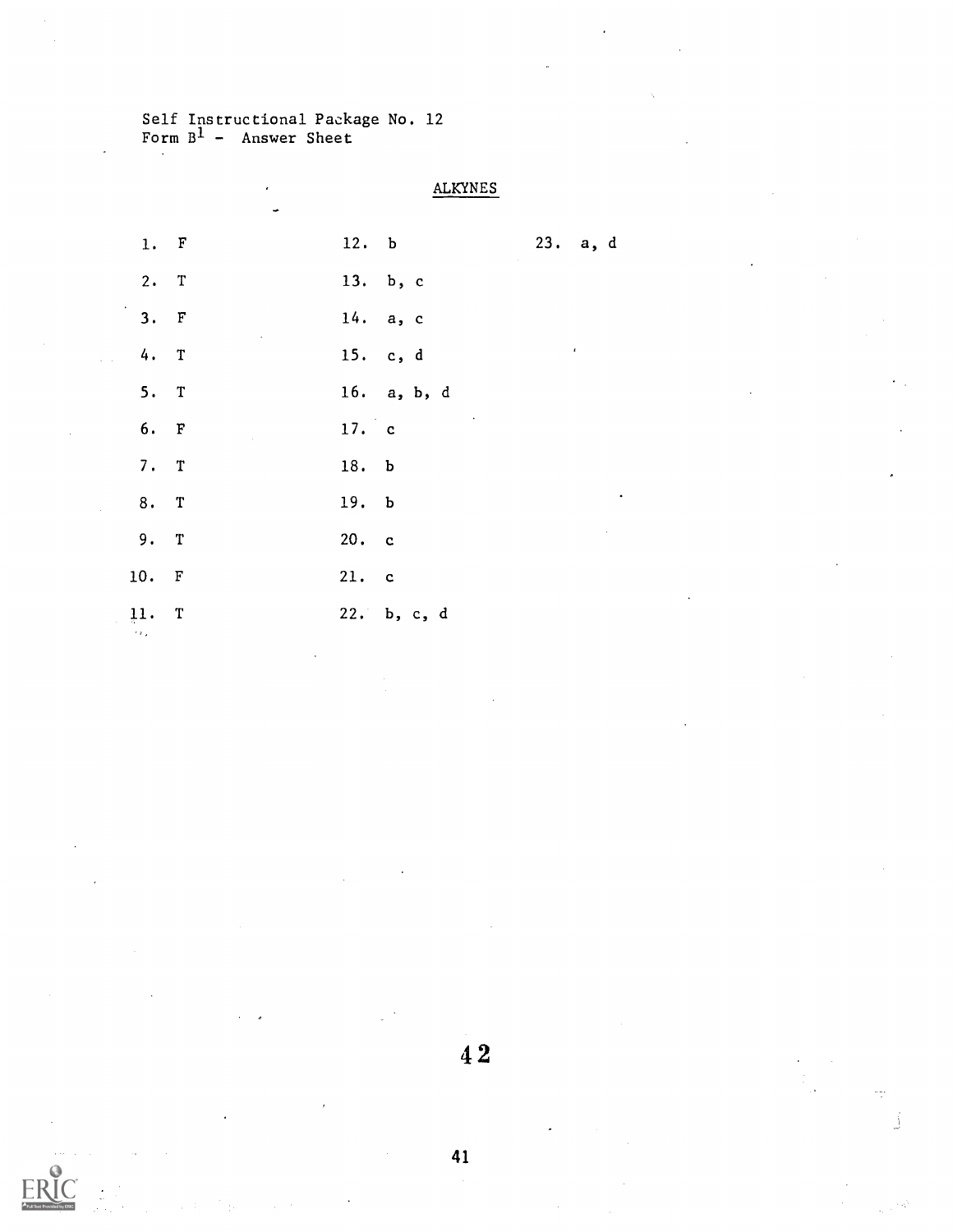Self Instructional Package No.. 12 Form Dl - Answer Sheet

# ALKYNES

|       | .<br>1. $T_{\ldots, \ldots, \ldots}$ |       | 11. d                  | 21. b, c |  |
|-------|--------------------------------------|-------|------------------------|----------|--|
| 2. T  |                                      |       | 12. b, d               |          |  |
| 3. T  |                                      |       | 13. a, b               |          |  |
| 4. F  |                                      | 14. d |                        |          |  |
| 5. T  |                                      | 15. a |                        |          |  |
| 6. F  |                                      | 16. a |                        |          |  |
| 7. F  |                                      | 17. d |                        |          |  |
| 8. F  |                                      |       | 18. b, c               |          |  |
| 9. T  |                                      |       | 19. b, d               |          |  |
| 10. T |                                      |       | $\epsilon$<br>20. b, c |          |  |